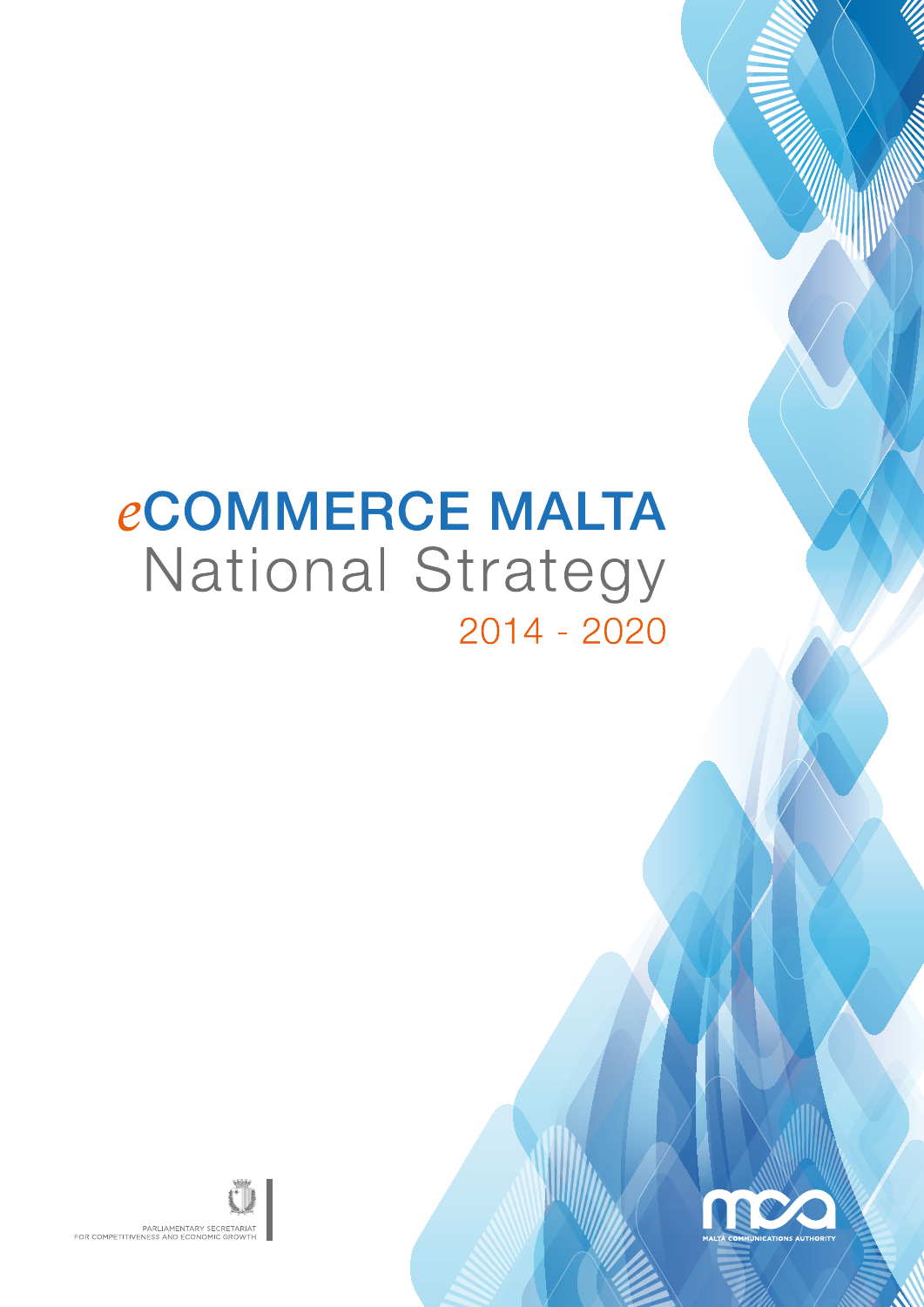**Q** 

| <b>Foreword by Parliamentary Secretary</b><br>Hon. Josè Herrera |  |
|-----------------------------------------------------------------|--|
| <b>Message from the Chairman</b><br>Dr Edward Woods             |  |
| <b>Executive Summary</b>                                        |  |

### Chapter I

| D. |  |
|----|--|
|    |  |

### Chapter II

Business models and major trends in eCommerce **Commerce 2006** 

### Chapter III

| eCommerce, the local perspective |  |
|----------------------------------|--|
| a. The supply side               |  |
| b. The demand side               |  |
| c. Way forward                   |  |

### Chapter IV

| <b>Strategic and policy recommendations</b> |  |
|---------------------------------------------|--|
| a. Policy direction                         |  |
| b. Recommended actions                      |  |
| c. Action plan                              |  |

| <b>Appendices</b>                                                                                                           |    |
|-----------------------------------------------------------------------------------------------------------------------------|----|
| <b>Appendix A</b>                                                                                                           | 16 |
| <b>Appendix B</b>                                                                                                           | 19 |
| <b>Appendix C</b><br>Malta's value proposition for eCommerce based enterprises <b>members</b><br>- SWOT and PESTLE Analysis |    |
| <b>Appendix D</b><br>eCommerce models                                                                                       | 25 |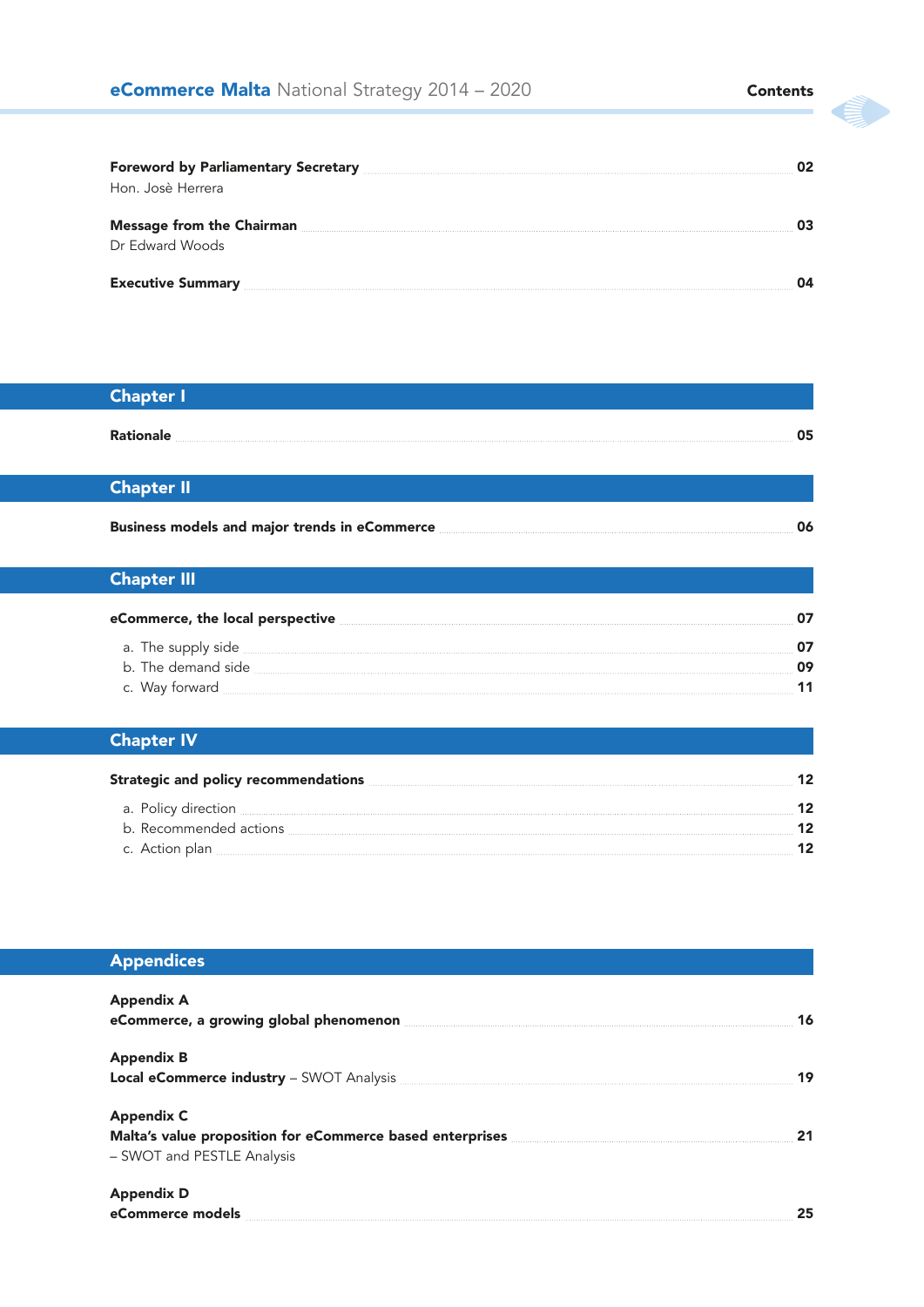

#### Foreword by the Parliamentary Secretary for Competitiveness and Economic Growth

– Hon. Josè Herrera

This Strategy is another testament to the Government's commitment to achieving a digitally driven economy. It is the second milestone achieved this year, fully complementing the 'Digital Malta' Strategy. In both cases, full collaboration between entities and engagement with stakeholders has rendered significant results. We now have an agreed plan of action, a plan to drive industry to recognise and exploit online opportunities.

eCommerce activity is on an upward trend across the globe. Locally, more than half of the Maltese population is shopping online. Consumer demand is evidently there. The opportunities for Maltese business are undisputed. It is no longer a question of 'if', but more a matter of 'when' the local business community will take their trade online. Our businesses can ill afford to miss out in such an aggressively competitive environment.

The reality is that businesses are half way there. 83% of businesses are already using computers and the Internet to run their business, out of which 85% are conducting online banking and research, while 77% are paying bills online. It is a matter of translating this business philosophy into a more consumer centric operation. We do not underestimate the challenges involved. This is what this strategy addresses.

Our role is to ensure that industry players have the necessary tools and resources to derive tangible benefits from eCommerce activity. On our part, we fully recognise the potential of this sector and how it can serve to facilitate growth across the economy. It is a sector that is dependent on robust electronic communication infrastructures and a



light-touch regulatory framework, yet is intrinsically linked to other sectors such as finance and postal services. Our vision is, therefore, wide in scope. We want to ensure that all underlying contributors are strong enough to drive and support the growth of eCommerce in Malta.

I strongly believe that the will to deliver the goods is there, that the business community will make every effort to drive the digital economy, and that our institutions will continue to provide the right framework for motivating and facilitating growth. It is only through continued collaborative effort that initiatives in this sector will be implemented and sustained in the long term.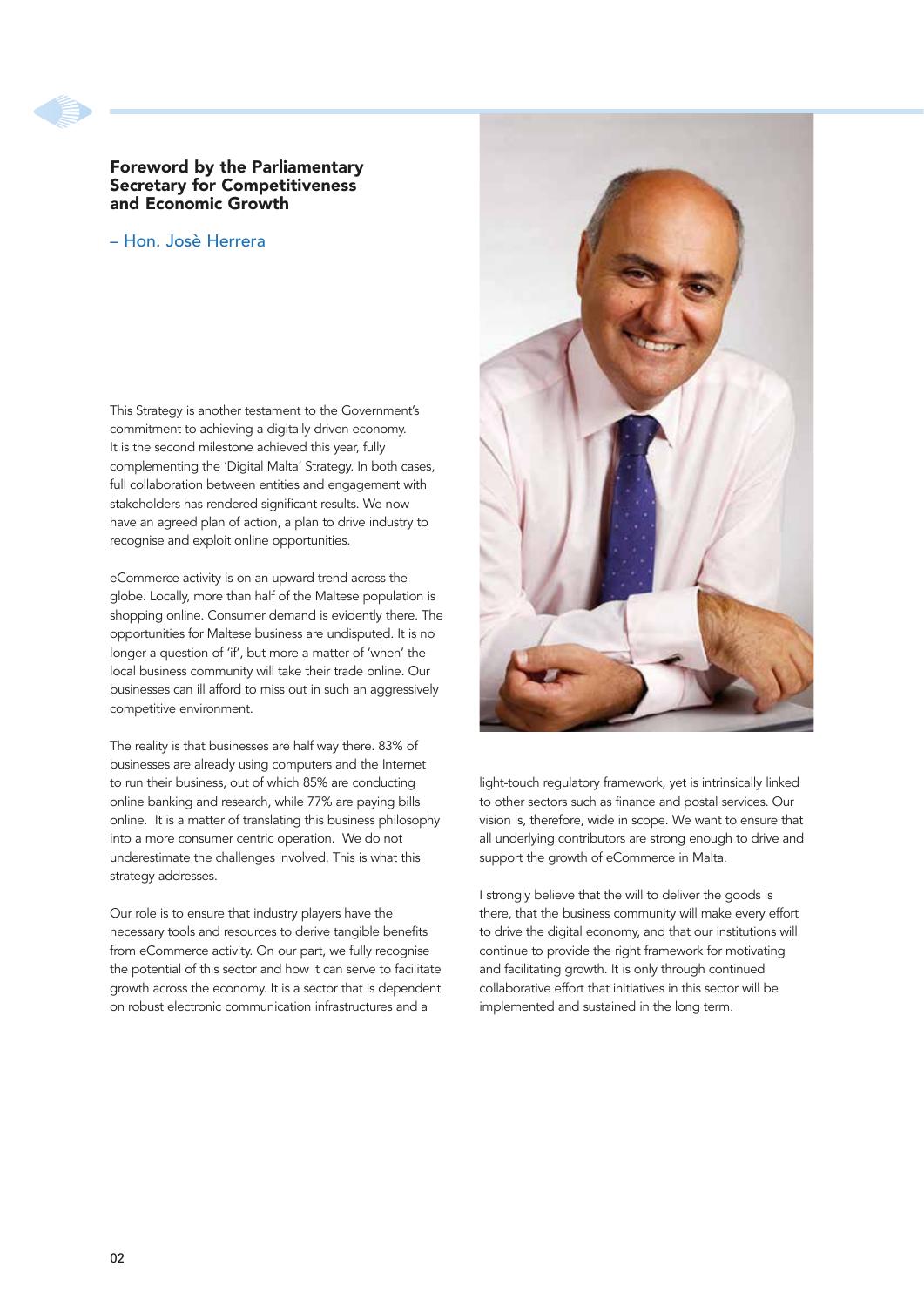#### Message from the Chairman, Malta Communications Authority (MCA)

### – Dr Edward Woods

eCommerce is a fast growing sector and the importance of its sustainability and continued growth is carrying more weight year-on-year. Not only are more people purchasing online, in fact 54% of the Maltese population are engaging in eCommerce activity, but they are doing so more frequently and are indeed spending more. With 43% of the population owning a smartphone, the availability of such mobile channels at the users disposal, any time, any place, provides even greater scope for such activity. The predictions are that these positive trends will continue in the coming years.

However, the uptake of eCommerce by consumers is disproportionate to the rate at which businesses are engaging in B2C eCommerce. This raises the flag on a number of fronts. Whilst Malta is performing alongside the EU average, we are still lagging behind when compared to the better performing countries such as Denmark and the Czech Republic. Furthermore, local businesses are not capitalising on the opportunities presented by eCommerce and the potential for cross-border trade. I strongly believe that businesses are slowly changing their perceptions and the approach to their operations and will indeed take the plunge in the long-run. We need to pick up speed in our efforts to support industry players in this regard.

This Strategy is the first step and is the result of a collective effort of a wide-ranging stakeholder base in identifying the challenges faced by industry players and potential areas for growth and investment. It also outlines a number of ambitious initiatives that will be implemented in the coming seven year period by Government, in collaboration with this Authority and other entities. This national strategy will undoubtedly test the mettle of our entrepreneurs in their eagerness to take up these initiatives.

We have already set the ball rolling on a number of initiatives, one of which is BLINK – a comprehensive online directory of eCommerce service providers.



Offering a wealth of information, it is the first port of call for any business that wants to start engaging in eCommerce activity.

We have certainly come a long way, but our efforts will not stop here. We must keep our ears on the ground to continue realizing and addressing the challenges faced by the industry, to ensure that the regulatory framework adequately caters for changing market conditions and that it efficiently caters for technological development in order to realize the full potential of eCommerce.

I take this opportunity to thank all stakeholders involved in the shaping of this strategy.

Our success now lies in the continued collaboration and cooperation between Government, the public and the private sector.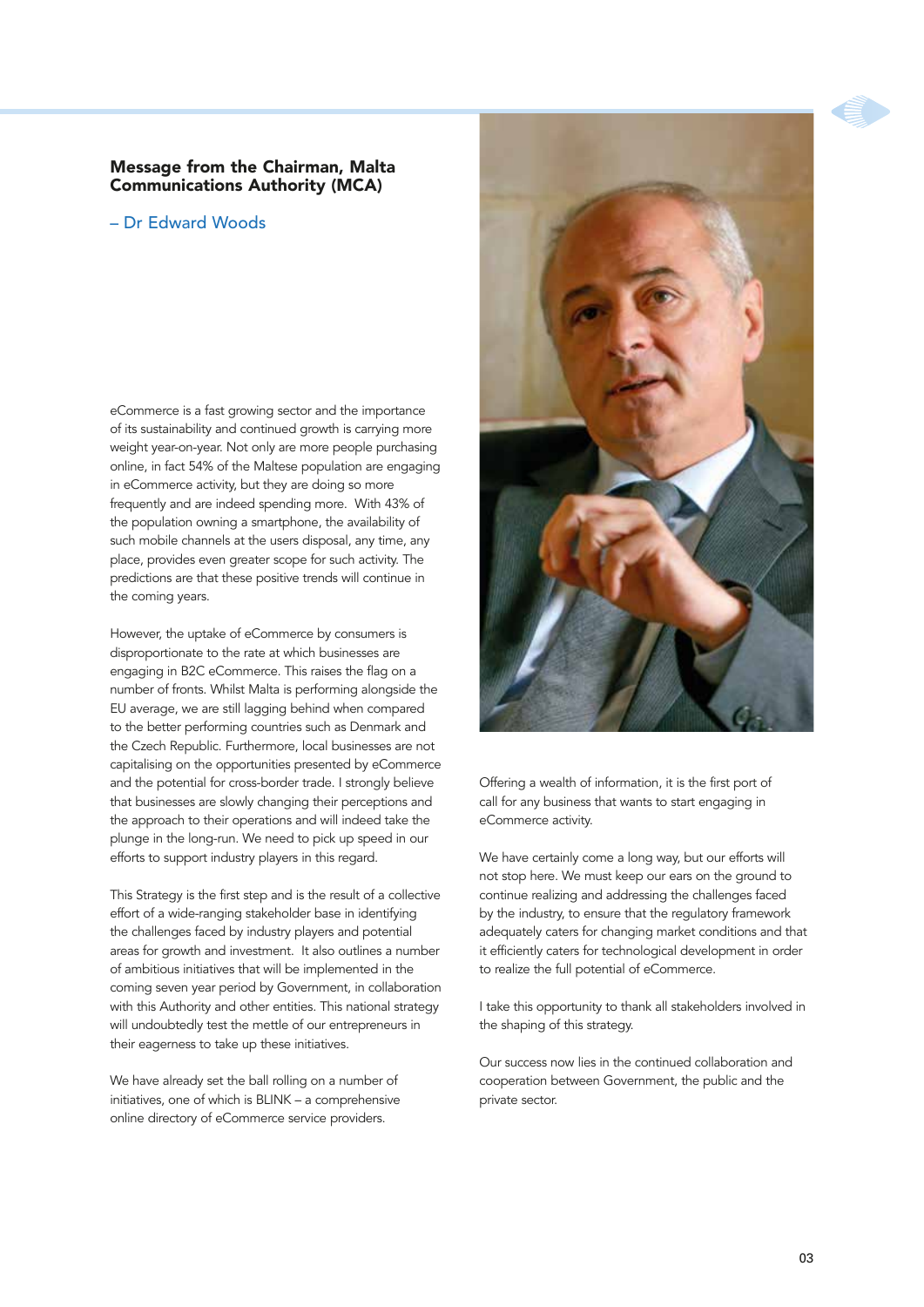#### Executive Summary

Despite the longstanding economic downturn, eCommerce1 continues to grow at unprecedented rates across the globe, driving radical change in consumer and business markets. This is true for all consumer markets ranging from general retail to services, such as tourism, banking and postal services. It is also true for business markets, both retail and wholesale. No country can afford to miss the opportunities brought about by this global economic reality. Moreover, this phenomenon is fuelling major shifts in cross-border trade with clear and important risk implications for local retail markets and ancillary businesses.

eCommerce is creating waves of disintermediation and reintermediation as new service models emerge to replace those that do not survive in the online world. The Internet has enabled new business models to emerge related to the use of 'big data', including location based data, 'Software as a Service' (SaaS) and 'wearable technologies' to mention but a few.

Market disruption of this magnitude creates risks and opportunities that the Maltese economy must be in a position to respectively mitigate and capitalise on. This 'ideal state' requires the development of flexible and proactive national policies that facilitate investment and support start-ups related to eCommerce, while enabling established industries to react effectively to change driven by eCommerce.

In view of the above, this strategy aims to support the take up of eCommerce and the provision of eCommercerelated services by local businesses, whilst also addressing, at a high level, the prospects for Malta to attract foreign companies providing eCommerce or ancillary services to establish operations in Malta.

It was developed following consultation with key stakeholders and it complements the eCommerce-related actions outlined in the Digital Malta strategy.<sup>2</sup>

The actions being proposed are framed within four main pillars:

#### Pillar 1: Engendering trust in eCommerce.

Identifies a set of measures to sustain and grow the local eCommerce market on the demand side.

#### Pillar 2: Transforming micro-enterprises.

This considers the needs of micro-enterprises and vulnerable industries that may need to undergo structural changes as a result of the widespread adoption of eCommerce by Maltese consumers.

#### Pillar 3: Taking SMEs and industry to the next level.

Identifies a set of initiatives to assist and further drive the adoption of eCommerce by SMEs and business sectors having the potential to capitalise on web technologies to penetrate foreign/niche markets.

#### Pillar 4: Making Malta a global eCommerce player.

Reviews and identifies opportunities whereby Malta may attract business activity operating or supporting global eCommerce markets.

*1 For the purpose of this strategy, eCommerce is defined as the sale or purchase of goods and services, over computer networks, generally over systems specifically designed for that purpose. For a transaction to be classified as eCommerce, the payment and the ultimate delivery of the goods or services does not have to be conducted online. Online commercial activities that generate revenue are classified as eCommerce, even if the service is provided to the end user free of charge (e.g. free online newspapers that generate revenue from advertising are still considered to be eCommerce). Sales and purchases resulting from orders made by telephone calls, facsimile or manually*  typed email do not qualify as eCommerce services. eCommerce can occur between businesses (B2B), businesses and consumers (B2C) and between businesses and<br>governments (B2G). Other forms of transactions sometimes referred to *and between consumers and government (C2G & G2C).*

*2 Digital Malta – https://digitalmalta.gov.mt/en/Pages/Home.aspx*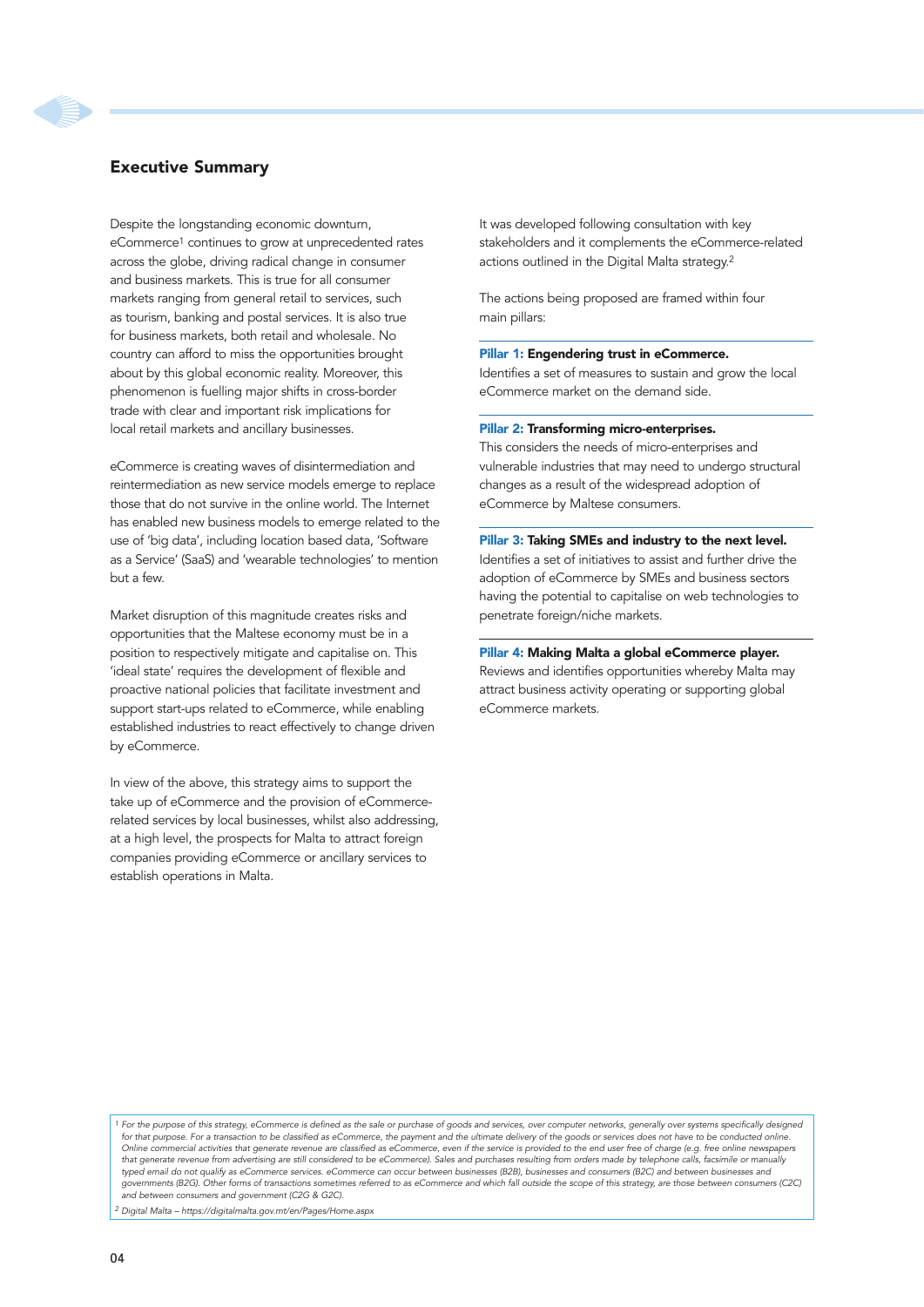#### Chapter I – Rationale

Online retail is estimated to be growing at much faster rates than traditional retail. Over the last three years, global online retail is estimated to have increased at an average rate of more than 18% annually compared to sales via other channels, which only grew by 1.3% annually. Over this period, this phenomenon is mostly evident in Asia Pacific, Latin America and Eastern Europe.3

It is estimated that global eCommerce (including B2B and B2C) has been growing, on average, 19% each year. In monetary terms, global eCommerce is expected to grow to €1.02 trillion by 2015.4

Cross-border eCommerce is also growing at tremendous rates. A PayPal study<sup>5</sup> claims that around 93.7 million online shoppers in the world's largest eCommerce markets (USA, UK, Germany, Brazil, China and Australia), are projected to have spent €77 billion in cross-border shopping in 2013. The same study also forecasts that by 2018, the number of cross-border shoppers in these markets will go up to 130 million with a projected total annual spend of €227 billion.

It is the sheer magnitude of these numbers that presents the most compelling rationale for an eCommerce strategy that addresses the threats that Maltese economic sectors have to face, as well as the opportunities that can present themselves. Ultimately, it is the business community that has to rise up to the challenge. It stands to reason however that its efforts stand a notably better chance of bearing fruit, if framed within the right policy context.

This strategy aims precisely at framing how Government will go about enabling the proliferation of eCommerce in Malta, both in terms of uptake by local operators, as well as attracting eCommerce related operations, thereby benefitting the economy in general.

The implementation of this strategy is premised on a series of actions that need to take place throughout the plan period. The measures being proposed are framed within four main pillars that address the various ingredients deemed as necessary for take up by consumers and businesses. It is nonetheless premised that take-up by the latter is out of necessity a greater priority and presents concomitant challenges. The numbers show that uptake by consumers in Malta handsomely outstrips uptake by suppliers. The numbers mentioned in Chapter IV are rather eloquent in this respect.

Thus, this strategy is weighted more towards convincing businesses on the benefits of eCommerce as a delivery channel. Beyond the intrinsic benefits, however, the need for take up on the part of economic operators can become a question of survival. This makes the proposal that much more compelling.

Beyond addressing the Maltese 'supply and demand' issues, this strategy also outlines growth opportunities that global eCommerce operations can present if the right policy climate is available. This is neither an easy, nor a short-term, quick-reward measure. Developing a policy aimed at attracting global and European eCommerce players to base operations in Malta will necessitate articulate groundwork, with a view to focusing on those niches that can best benefit the Maltese economy. Once this activity is framed in a concerted plan of action, then the likelihood of a successful outcome somewhat increases.

*3 Cushman & Wakefield – Global Perspective on Retail: Online Retailing - July 2013*

*4 https://www.jpmorgan.com* 

*5 PayPal – Modern Spice Routes – the cultural impact and economic opportunities of cross-border shopping - https://www.paypal.com.au/lead\_gen/SpiceRoutes/*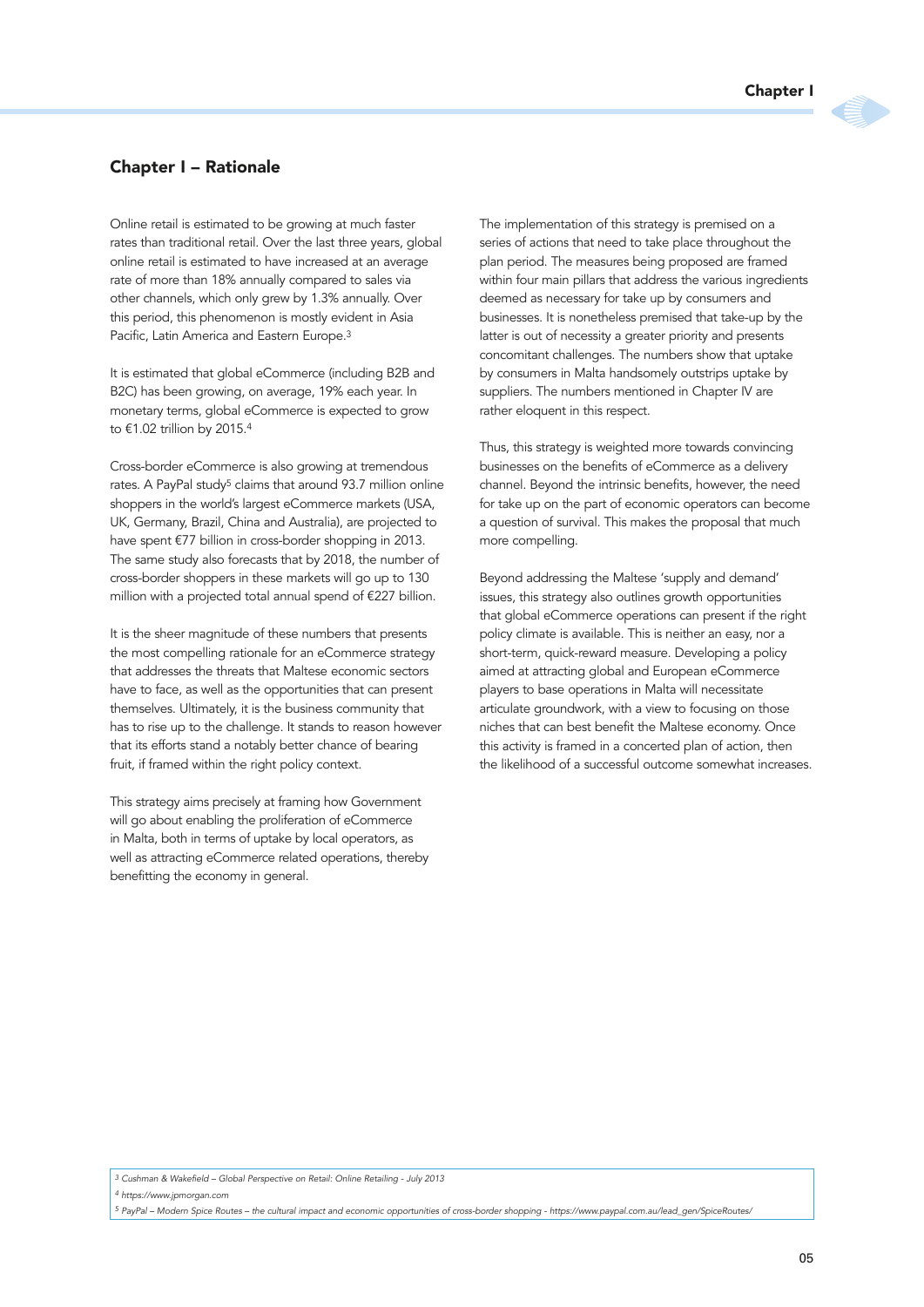#### Chapter II – Business models and major trends in eCommerce

The availability of a labour market with an adequate supply of skills required by eCommerce businesses is a determinant factor, both in relation to the ability of local enterprises to successfully adopt these models, as well as with regard to Malta's value proposition as a potential destination for enterprises conducting eCommerce or servicing the eCommerce industry. The skill sets required by any enterprise are dependent on the business models adopted. It is therefore important to examine the most commonly found business models and major trends impacting eCommerce.

A sizeable variety of business models (see Appendix D) have developed on the Internet, with the majority of these generally entailing some form of eCommerce. Interestingly, many of these do not generate revenue directly from sale of goods, but rather from the provision of related services. At a local level, only a limited number of businesses have grasped the true essence of eCommerce, in terms of its potential beyond the mere trading of products over the Internet. The amount of untapped potential that the business community could be exploiting is therefore huge, and is effectively a primary purpose of this strategy, in that it endeavours to empower local entrepreneurs to be wellversed with the myriad possibilities that eCommerce offers.

A number of important trends are shaping the eCommerce landscape as it evolves and these are impacting the business models adopted by eCommerce providers, as well as the skill sets required by the industry. Thus, the proposed measures, listed in Chapter IV are being made in light of the following global developments.

#### Multichannel retailing

Major retailers are today moving into multichannel retailing providing their clients with a holistic and comprehensive retail experience. This involves the use of brick and mortar, PC-based, mobile, app-based, kiosk and other channels. It is also requiring retailers to develop high-quality content using text and video as a means of engaging with customers via these multiple channels, including social and other media channels. The reality of today's changing consumer behaviours is forcing retailers to re-think and re-define their business proposition.

#### New technologies on the radar

New technologies, such as Apple Watch and Google Glass, are heralding a new world of wearable technology. Retailers will need to come on board quickly to use these technologies in conjunction with mobile commerce services as they become increasingly mainstream.

#### Legal compliance for cross-border operations

With the rise of cross-border eCommerce, retailers need to ensure compliance with the varied legal regimes across the globe. Firms that operate globally will need to stay abreast of the various regulations and ensure they meet or exceed any compliance obligations. This is creating a demand for related legal services and support.

#### Big data and related new monetisation models

Big data analytics is expected to become a core activity for eCommerce providers. This phenomenon is expected to continue to evolve providing ever-more complex mechanisms designed to identify consumer preferences, shopping and usage patterns and enabling retailers to tailor and personalise the individual's shopping experience. Today retailers can collect data about their clients and provide services tailored to match the individual client. These technologies are also creating new monetisation models, allowing retailers to convert one-time purchases into recurrent revenue via the sale of related Over-The-Top (OTT) services.

#### Software-as-a-Service (SaaS)

SaaS is enabling businesses to change their revenue models and better engage and reward users for using their applications.

#### Increased integration with social media

Companies are adopting solutions that seek to better integrate online purchasing with social media activity making the shopping experience a seamless part of the user's online presence.

#### Localisation

Although demand for goods from abroad is strengthening across the globe, consumers still look for a localised eCommerce experience. This requires cross-border retailers to localise payment methods, currency support, as well as marketing and merchandising campaigns.

#### Popularity of boutique shops

Despite the growth of the large global suppliers, a survey carried out by Deloitte in 20136 found that smaller outlets that offer unique products and a 'local shop' experience, will remain popular with consumers.

In today's business models, the boundaries between brick and mortar operations, eCommerce and mobile commerce, social media channels and others, are blurring as businesses seek to adopt fully integrated multichannel solutions to ensure that clients' needs can be met effectively, while servicing a diverse set of customers through different channels.

*6 Deloitte's 2013 Annual Holiday Survey – http://www.deloitte.com/assets/Dcom-UnitedStates/Local%20Assets/Documents/us\_Retail\_2013HolidaySurveyResults\_102113.pdf*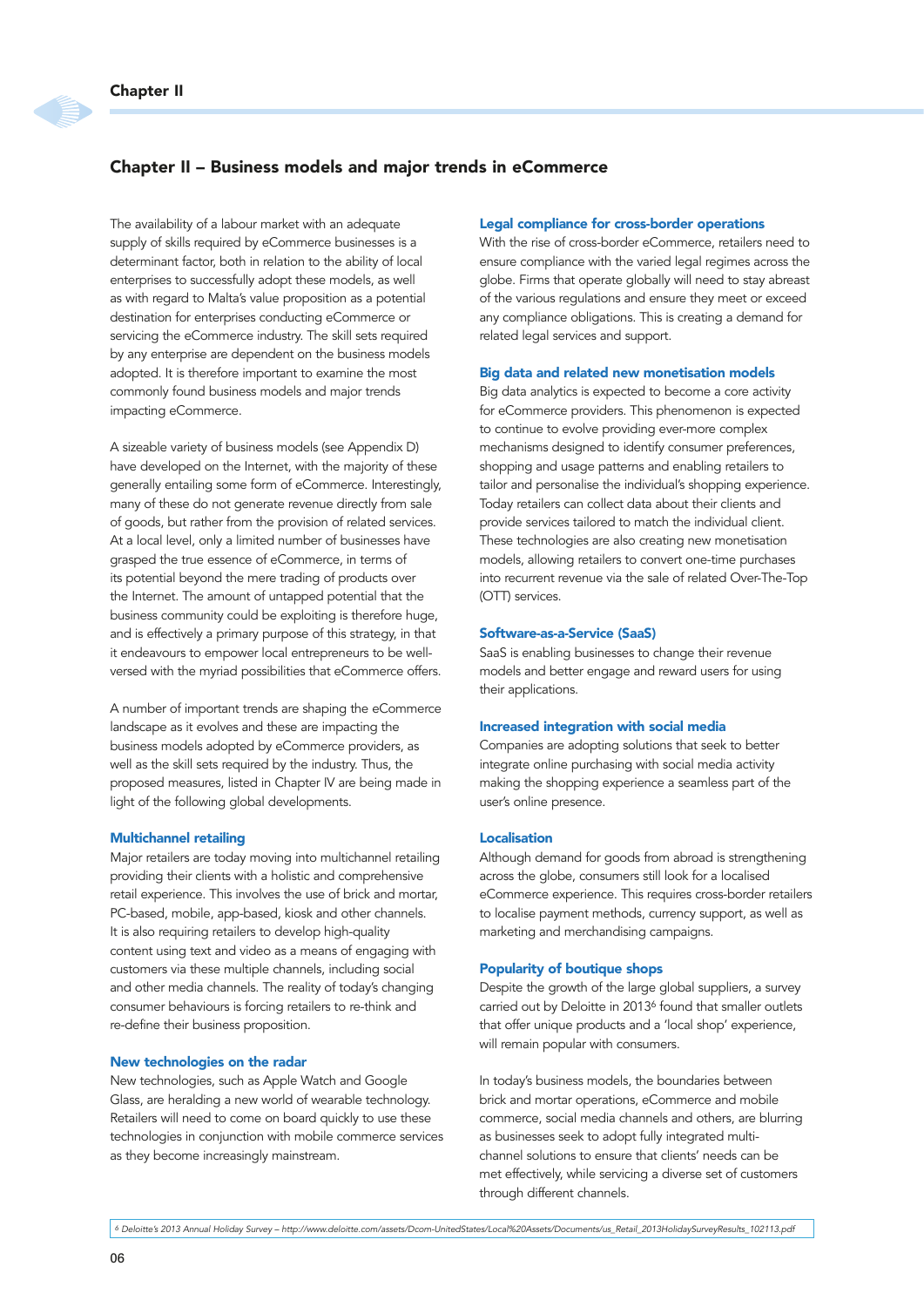#### Chapter III – eCommerce, the local perspective

#### a. The supply side

In Malta, around 25,000 business units are microenterprises, representing 94.1% of all Maltese businesses. The latest study on eCommerce use by businesses that the MCA conducts biennially found that the best performing local industries for eCommerce are the real estate industry, with 35% of businesses conducting eCommerce, followed by the hospitality and tourism industry with 34% and the transport and storage industry with 32%. The worst performing industry was the community, social and personal services sector, where virtually no eCommerce is conducted.

This study is somewhat significant in the context of this strategy because it monitors eCommerce activity in Malta across the entire local industry (including micro-enterprises) distributed across seven business sectors and thereby provides a valuable ongoing update of the progress of the various facets of eCommerce in Malta.

The supply of eCommerce services by SMEs (10+ & large enterprises) is generally in line with EU average According to the 2013 Eurostat data:



eCommerce sales to own country

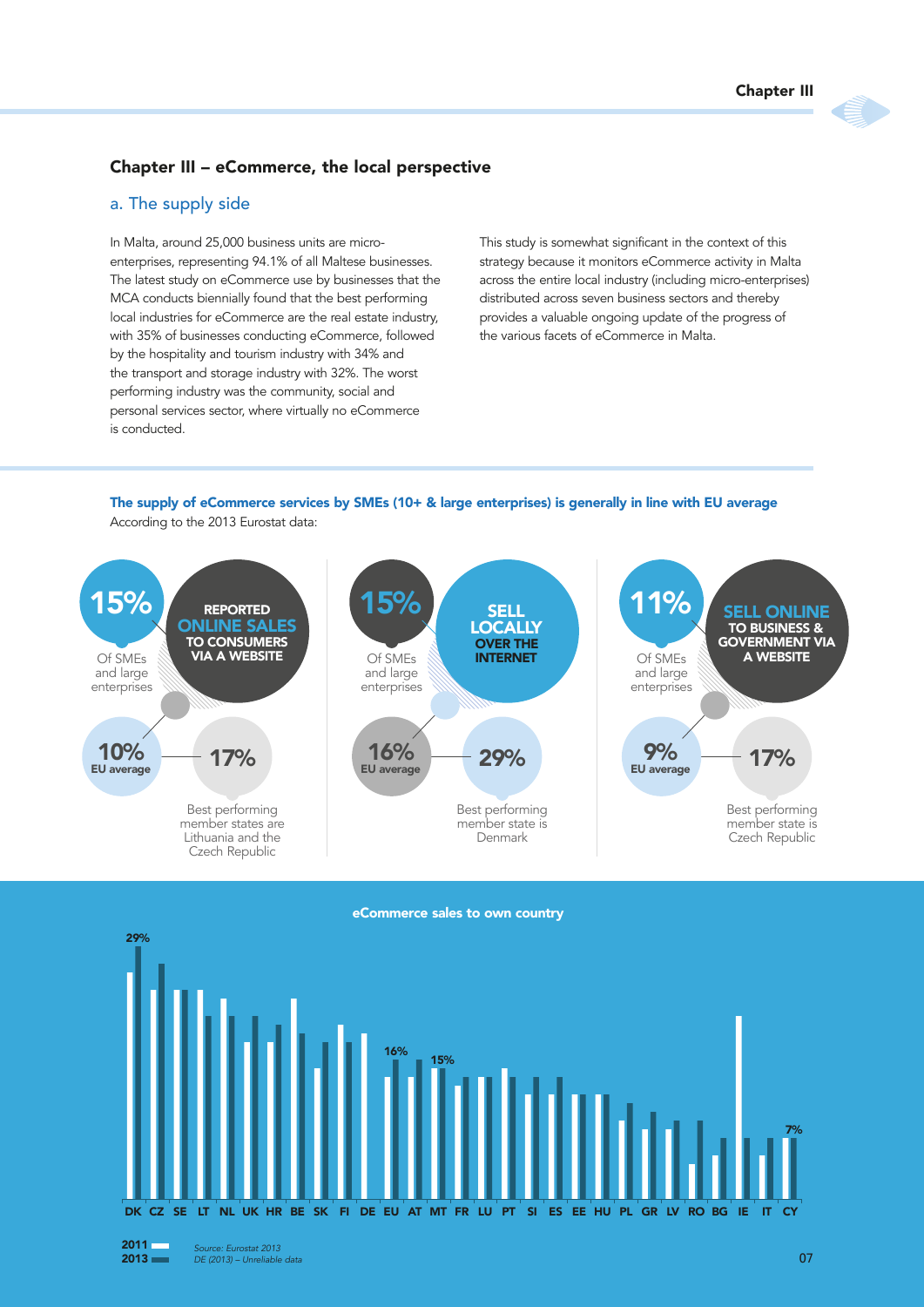Malta is the second best performing member state for sales via electronic data interchange, which come in at 13% of all sales, just 2% behind Luxembourg – the best performing member state at 15% (EU average is 7%). Malta also fares particularly well with regard to electronic sales to the rest of the world reaching 10%, again just 2% behind Luxembourg (12%), whilst the EU average stands at just 4%.

However, the findings show that Malta trails significantly behind the best performing EU member states in relation to web-based trade.

Following are the challenges that need to be addressed if eCommerce is to be a driver of economic growth.

#### The absence of macro data

From research undertaken for the compilation of this strategy, it emerged that there is no macro data related to the value of the local eCommerce market, either in terms of overall online sales, or in terms of B2C sales. Such information is necessary as it enables policy makers and industry to take into account the extent of eCommerce activity when formulating relevant strategies and action plans.

#### eCommerce take-up by business still low

According to the MCA study mentioned earlier, some 14% of Maltese enterprises are selling online. This figure comprises 13% of micro enterprises, 18% of enterprises having between 10 and 49 employees, 29% of enterprises having between 50 and 249 employees and 22% of large enterprises. Almost all businesses that sell online do so via their own website, with only an insignificant amount selling through online platforms.



#### Challenging the status quo

As demonstrated by the chart below, by far the most predominant reason given for not selling over the Internet was that the product is not suitable for eCommerce. This indicates a possible lack of understanding of the potential of eCommerce and its versatility as a sales medium.

#### Shipping costs

The general perception is that shipping is a barrier to eCommerce in Malta. Anecdotal evidence suggests that shipping costs pose an element of concern to Maltese enterprises wishing to sell goods online, particularly to foreign destinations. However, in the absence of hard evidence in this respect, further probing into the matter is warranted to determine the extent to which shipping costs could truly be deterring local businesses from engaging in eCommerce, especially cross-border.



#### Reasons for not selling online

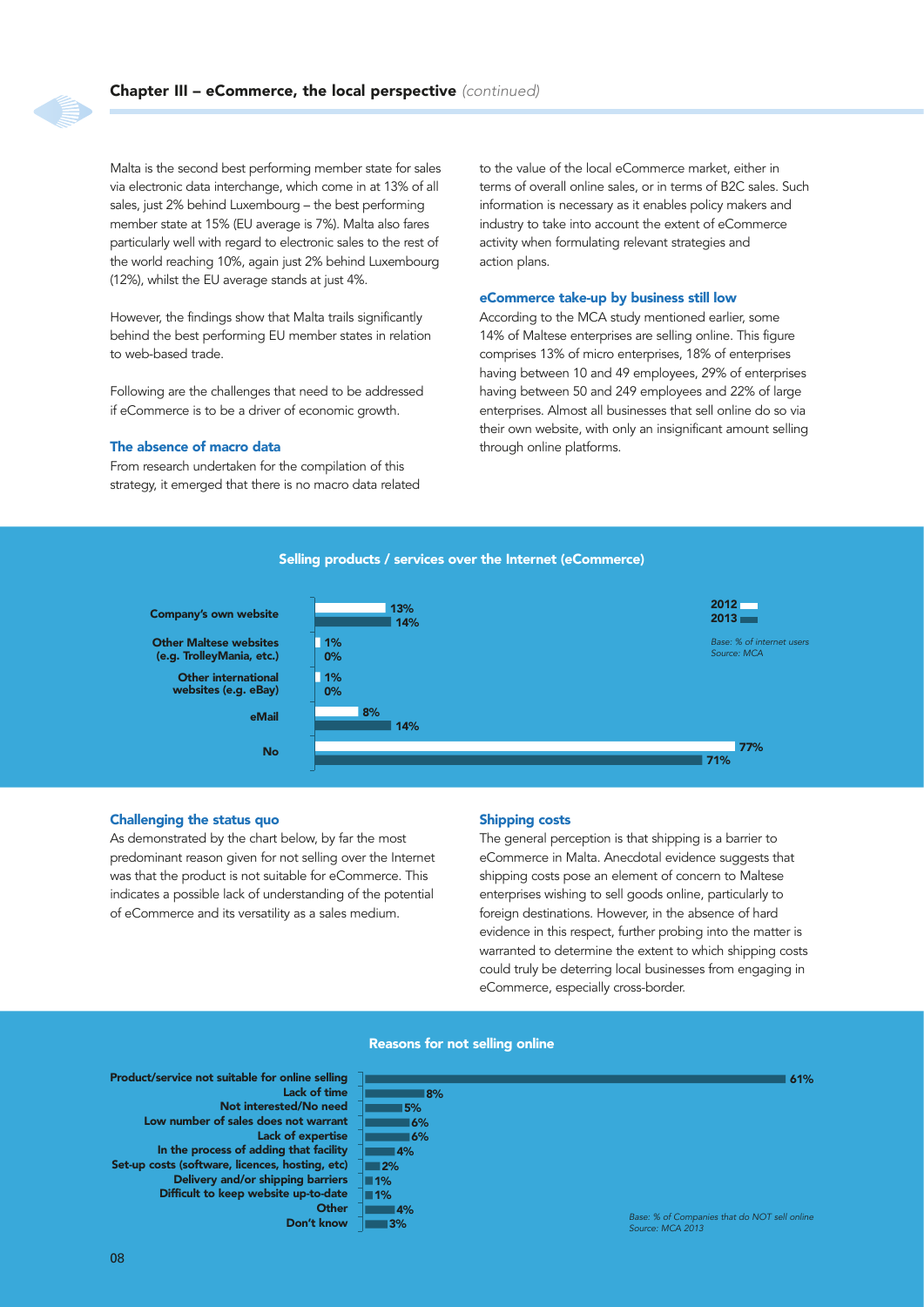#### b. The demand side

Research undertaken during the development of this strategy found no macro data related to the value of eCommerce purchases by Maltese consumers. However, this year, the National Statistics Office (NSO) will be conducting a pilot study with a view to collating data related to online spending by Maltese consumers (excluding services such as booking of event tickets, flights and accommodation) in order to obtain an estimate of the amount being spent online by Maltese consumers and an indication of the frequency with which they purchase. This may be further complemented by data that will be captured in next year's Household Budgetary Survey compiled by the NSO, which could provide more precise information about

the items being bought online and the amounts being spent, per category of goods. Such information is necessary as it enables policy makers and industry players to take into account the extent of eCommerce activity when formulating related strategies and action plans.

Malta boasts a broadband coverage of 100%, with 79% of households and 95% of businesses having internet access. Over the past seven years, the Maltese market has caught up fast with the rest of the EU in terms of online shopping. Today, according to the 2013 Eurostat data, 46% of the Maltese population shops online, just slightly below the EU average of 47%.



However, a comparison with the UK, the best performing European market for this indicator, where 77% of the population shops online, indicates that there is still much room for growth in this regard, with the attendant future implications for Maltese consumers and the local retail market.

The same data source further reveals that Maltese 16 to 24 year olds are significantly more active in eCommerce activity than their counterparts in the rest of Europe.

This gap declines up to the 35 to 44 year age bracket, where online shopping in Malta is within the EU average.

In line with the digital divide figures for Malta, which indicate a significant gap in ICT take up by people aged 45 and above when compared to the EU average, online shopping in Malta by people aged 45+ is significantly less prevalent than in the rest of the EU.

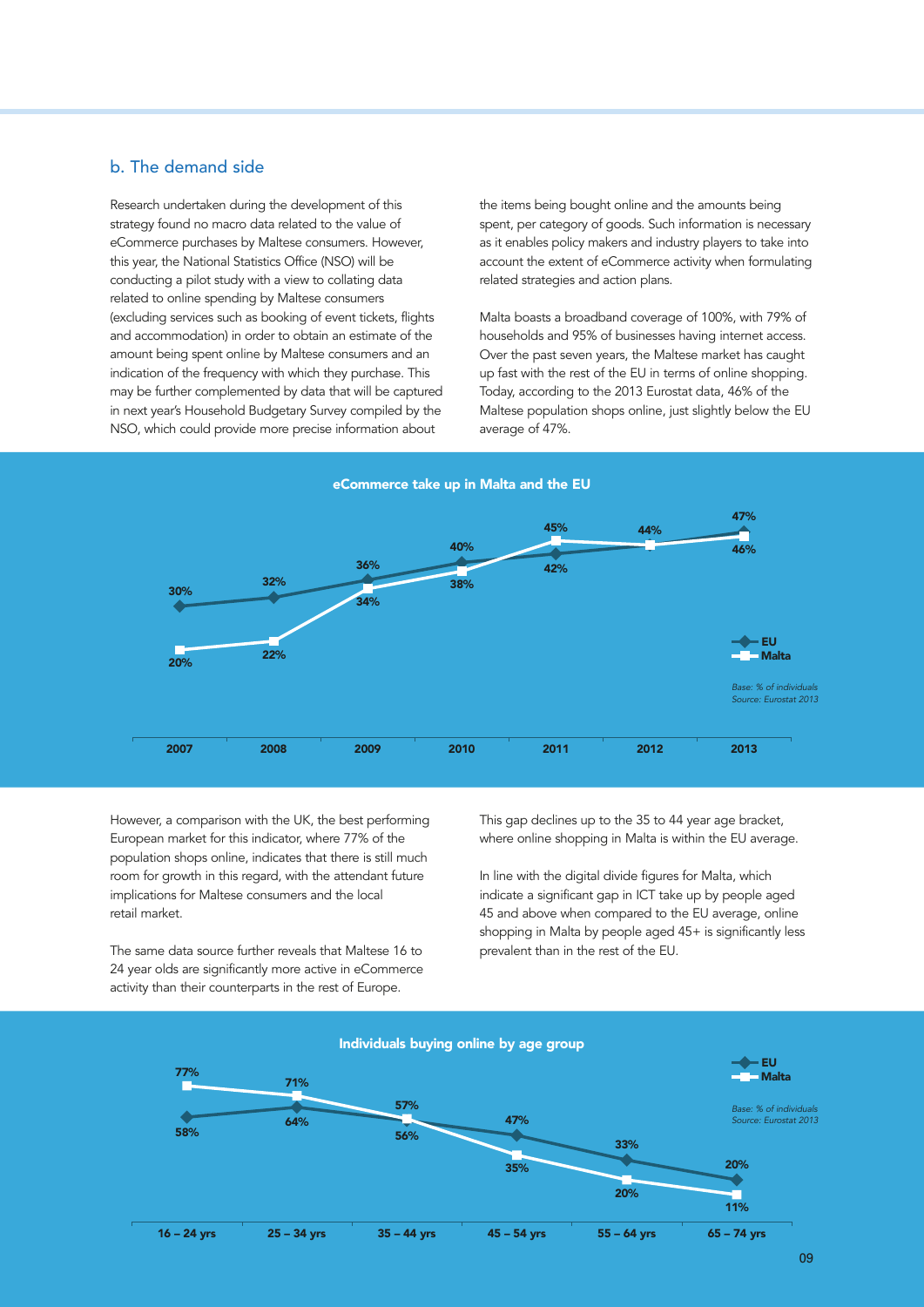The Eurostat data further shows that Malta surpasses the EU average in respect of eCommerce by individuals with medium or a high level of education, but trails behind

with respect to individuals with low levels of education. As regards eCommerce by gender, Malta is generally in line with the EU average.



The study also found that in a year, a quarter of eCommerce users spent up to €1000 in online purchases, 12% spent up to €2000 whilst 6% spent more than €2000 in online purchases.

The main reason cited by those that do not shop over the Internet is lack of interest or need (32% of those that do not shop online), followed by those who are not familiar with the process (26%) and those that prefer to physically handle items prior to buying (22%). This indicates that there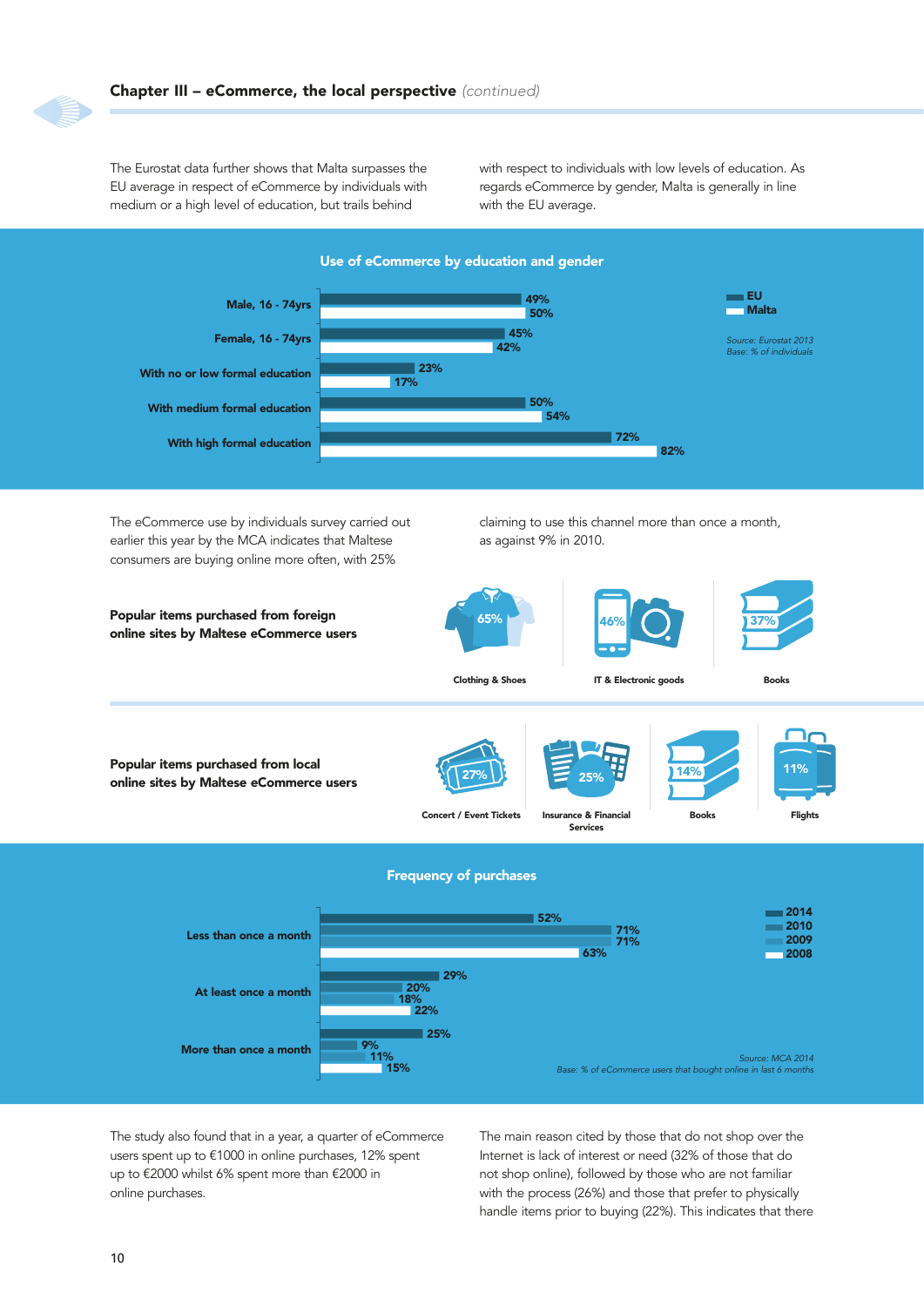is still a significant portion of the population, who could resort to online shopping given sufficient information on the subject.

The 2013 Eurostat data also reports that 44% of the Maltese population bought online from foreign merchants, second in the EU after Luxembourg where 60% of the population buys cross-border. Only 7% of the Maltese population buys from local eCommerce providers, as against 23% in Luxembourg and 72% in the UK. The imbalance between local online shopping and crossborder online shopping poses challenges to local industry that is losing business to foreign competitors, whilst also impacting, to some extent, government's tax revenues.7

The use of eCommerce by Maltese consumers is directly related to the extent of internet usage. This, in turn, is primarily influenced by two factors - age and level of education. With nearly 80% of young people in the 16 to 24 age bracket buying online, it is safe to forecast that Malta's performance in this regard will continue to improve over time.

#### c. Way forward

The challenges that Malta is facing in eCommerce call for targeted and sustained policy action to reform those industries that are not responding adequately to today's reality of online global trade and to push Malta towards the top half of the European leader board for eCommerce. Such action is also required to support those industries that have the potential to capitalise on the opportunities provided by eCommerce and to build on those areas where Malta is already performing relatively well. It is fundamental, in this regard, that the products or services for sale are suited for eCommerce. In light of Malta's geographic location, physical products that are small, light and easy to ship, or digital goods/intangible services (as demonstrated by the Gaming industry), tend to be a better fit for cross-border eCommerce.

Targeted action is required to enable enterprises (in particular those in the retail industry) to become familiar with all aspects of eCommerce-enabling enterprises, in order for these to be able to respond, in an effective and timely manner, to market shifts brought about by online trade. The local brick and mortar retail industry and its commercial ecosystem need to adjust to the inevitable transformation that it will have to undergo over the coming years.

Support is also required for those businesses which build a credible business case for the roll-out of eCommerce services but encounter difficulties along the start-up phase of the operation, or those that want to extend an established and viable eCommerce activity, but need assistance to be able to do so.

Furthermore, targeted action is also necessary to ensure that those industries, which have either become dependent on eCommerce (e.g. the tourism industry), or which have the potential to extend their markets via eCommerce (e.g. the local crafts industry), are able and have the required support to embrace eCommerce.

Malta should also seek to capitalise upon the experience of those local enterprises using electronic means to receive orders and conduct sales, with a view to developing widespread use of this business model amongst local supply chains as a means of increasing efficiency and competitiveness. As sustained by the eBSN (European eBusiness Support Network for SMEs)8, "*the competitiveness of SMEs increasingly depends on their capacity to connect better and do business with larger enterprises, to integrate global value chains and thus become international business partners*".

On the demand side, whilst the overall figures are rather comforting, it is nonetheless deemed that action is still required on two fronts. On the one hand, there is the need to focus on increasing the take up of internet use, which remains stubbornly at around 70% of the population. On the other hand, every effort must be made to ensure that those individuals, across all ages, who are internet users but who do not shop online, are better informed about the benefits and convenience derived from eCommerce and how one can safely conduct such activity.

*<sup>7</sup> With respect to the latter, according to the VAT Directive (2006/112/EC), traders exceeding the distance selling threshold in any one member state would need to apply the* destination principle and register for VAT in that member state. This rule is of particular interest to Malta since a substantial number of Maltese internet users carry out online purchases from suppliers in other member states (in particular the UK). However, there are instances where customers purchasing from traders established in other member<br>states have their goods delivered by a third party (t *would be applied in such cases. The threshold adopted by Malta is that of €35,000 meaning that a trader established in another member state and whose sales turnover t Malta exceeds that amount, would need to account for VAT in Malta, at the rate applicable locally.*

*8 http://ec.europa.eu/enterprise/sectors/ict/ebsn/what/index\_en.htm*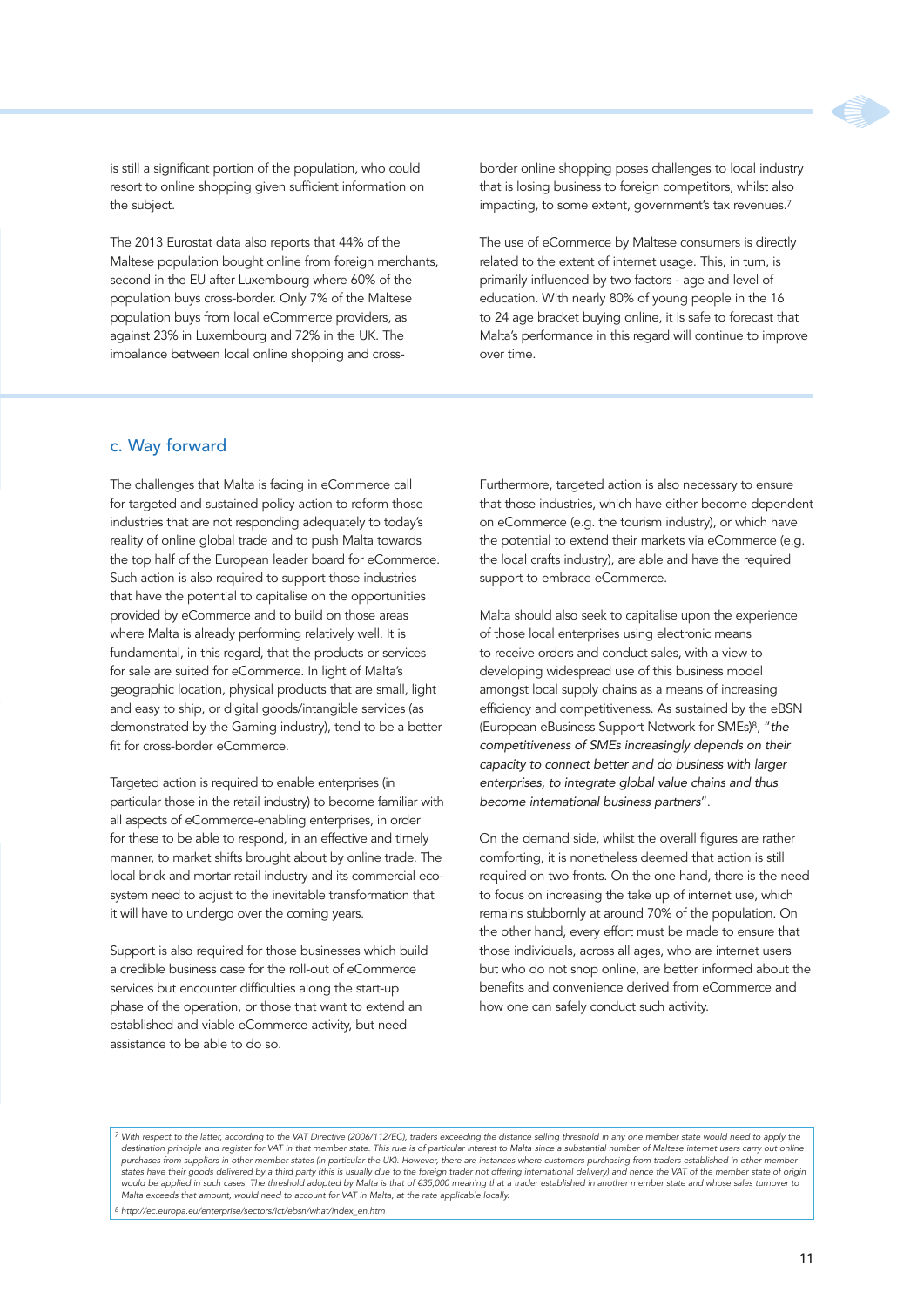

#### Chapter IV – Strategic and policy recommendations

#### a. Policy direction

A series of measures are being proposed on the basis of the findings of this exercise. These are framed within the need to maximize the limited resources available, as well as to develop initiatives that yield tangible and measurable results. In addition, these actions are intended to encourage eCommerce adoption only when a clear business case for eCommerce exists and hence take into account the following:

• The horizontal nature of eCommerce. Measures will be undertaken in full collaboration with the relevant government agencies, sector specific regulators, industry associations and other stakeholders.

- The broad range of possible applications of eCommerce across product or service value chains.
- The diversity of enterprises that may benefit from eCommerce; and
- The increasing deployment of B2B solutions across value chains, having the potential of improving the competitiveness of enterprises all along the digitised value chain.

#### b. Recommended actions

This strategy recognises the following measures in relation to the growth of eCommerce:

- developing a set of measures to sustain and grow the local supply and demand sides;
- considering those vulnerable industries that may need to undergo structural changes as a result of the widespread adoption of eCommerce by Maltese consumers;
- implementing a set of initiatives to assist and further drive the adoption of eCommerce by those business sectors having the potential to capitalise on web technologies to penetrate foreign/niche markets;
- reviewing and identifying opportunities whereby Malta may attract business activity operating or supporting the global eCommerce markets.

#### c. Action plan

#### PILLAR 1 Engendering trust in eCommerce

*Research indicates that those individuals aged 45+ and those with a low-level of education tend to shy away from eCommerce. This precludes them from enjoying the opportunities and benefits that online shopping begets. Therefore, this pillar will seek to entice those that may still not realise the advantages that online shopping can offer them through the implementation of educational and ongoing awareness programmes.* 

#### Measure 1

A series of information sessions about online shopping, internet banking, digital payments and online security will be held. The training will be devised in a way to accommodate the needs of the specific target group.

An ongoing awareness raising campaign will be undertaken to further complement the information sessions.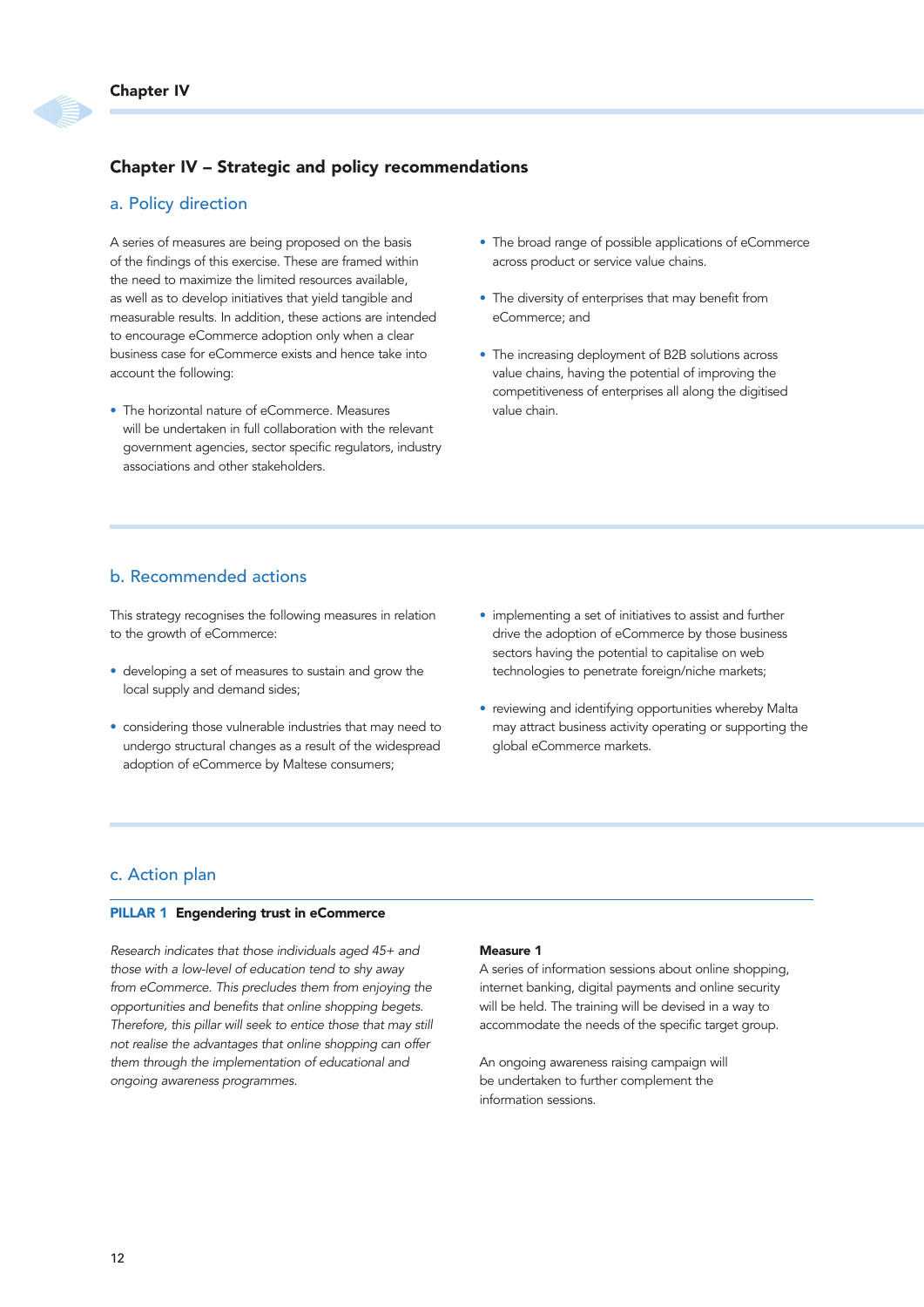#### PILLAR 2 Transforming micro-enterprises

*This pillar aims to address the challenges that microenterprises9 are facing in light of today's digitally driven world. This suite of initiatives is aimed at facilitating the proliferation of eCommerce activity by increasing awareness amongst potential sellers on the opportunities brought about by the use of internet technology and by supporting the latter in becoming more competitive, entrepreneurial, efficient and resilient.*

#### Measure 1

A study will investigate the challenges that microbusinesses face in light of digital technologies and consumers' propensity towards cross-border eCommerce. The outcome of this study will serve to provide government and the business community with an accurate understanding of the barriers hindering eCommerce development, provide policy direction for further future government intervention and will feed into the education and awareness campaigns forming part of this strategy.

#### Measure 2

Training will be organised with the aim of fostering entrepreneurship amongst small enterprises through the use of ICT and to encourage the latter to reconsider their existing business models. Through training, microenterprises will identify and learn how to capitalise on opportunities provided by eCommerce, whilst taking into account and mitigating against, the business risks posed by cross-border online purchasing trends of Maltese consumers and businesses.

Following are the topics that will be tackled:

- realizing the potential of social media;
- developing eCommerce capability;
- developing a global mindset; and
- understanding the importance and implications of online security and fraud prevention.

#### Measure 3

A dedicated mentorship programme will be devised to help micro-enterprises understand if and how eCommerce can be applied to their business and assist them in developing business strategies and investment plans.

#### Measure 4

Government will intervene by supporting vulnerable enterprises through tailored schemes and other initiatives aimed at fostering digital entrepreneurship and in support of projects with great growth potential in the eCommerce ecosystem and online business.

#### Measure 5

An online directory will provide start-ups or established businesses seeking to tap into online trading, with an easy to access list of suppliers that can provide them with the products/services required to set up and run a successful online business. The online directory will seek, to the extent possible, to offer an exhaustive list of the suppliers that offer ancillary services to online traders. Inclusion in this directory will be on a voluntary basis.

#### PILLAR 3 Taking SMEs and industry to the next level

*In the context of a single European market within a global context, eCommerce provides SMEs with opportunities to reach global niche markets that were unthinkable of until a few years ago. This pillar will establish an SME business innovation framework that will support and ensure that both business and industry are equipped with the necessary tools and possess the right business acumen to tap into new markets, enhance competitiveness, attain an ever-more entrepreneurial flair whilst remaining resilient in the face of an increasingly globalised market shaped by technological developments and market opportunities.* 

#### Measure 1

An 'Audit Kit' will be developed, on a sector-specific basis, to help verify the robustness of businesses vis-à-vis eCommerce, in terms of:

- readiness to implement/invest in digital technologies (for companies that have not yet adopted eCommerce);
- capability: the level of use of digital technologies with special attention to eCommerce-related technologies;
- compliance: the level of conformity to laws governing eCommerce services;
- security: the level of security of eCommerce architecture, including, but not restricted to, relevant policies, standards and procedures.

*9 For the purpose of this strategy, this includes businesses with less than 10 employees, start-ups and self-employed.*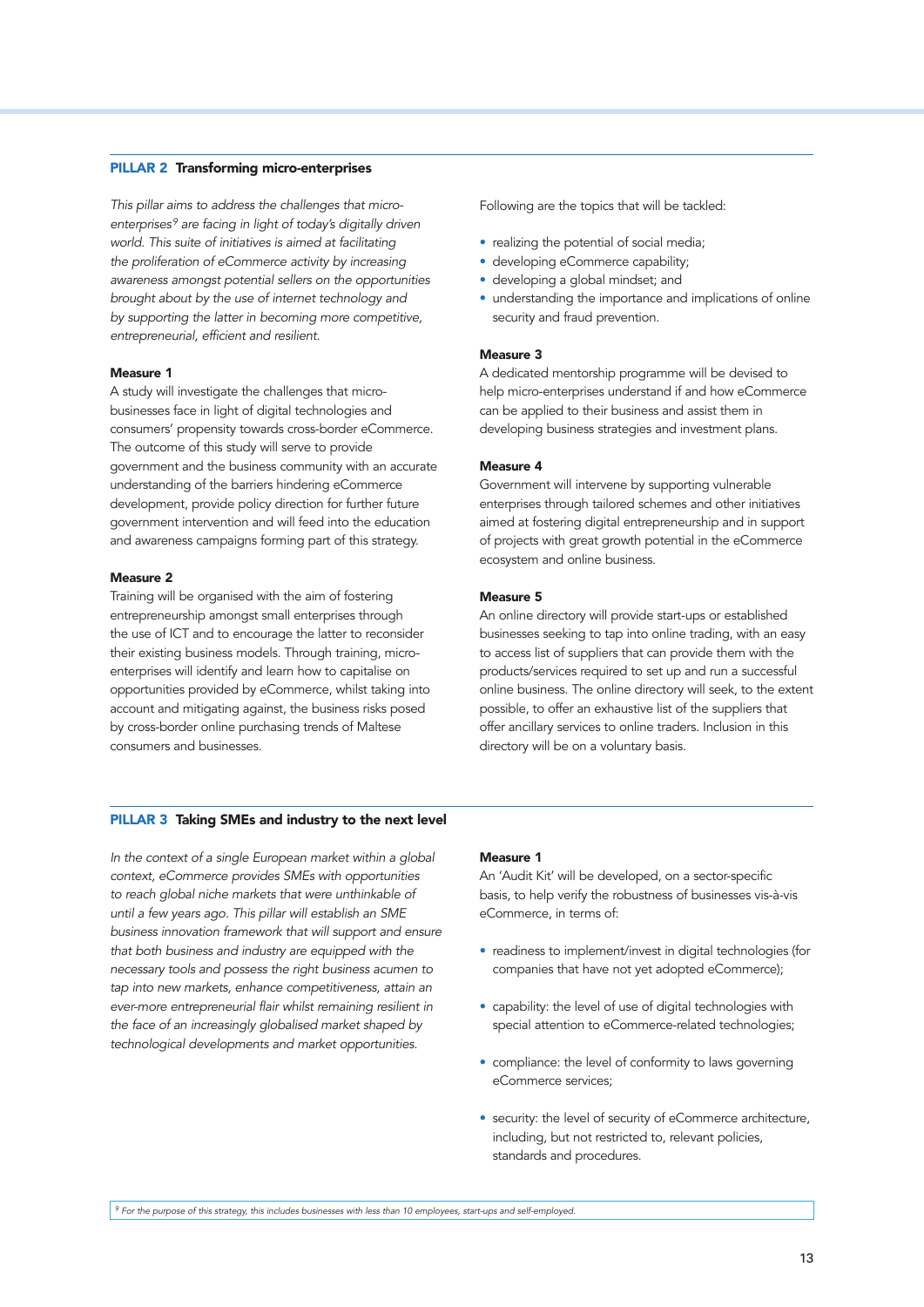

#### Measure 2

Through the deployment of the 'Audit Kit', a dedicated specialist advisory service will assist enterprises to further develop and enhance ICT and eCommerce capability in their business.

#### Measure 3

Jointly with industry representatives, an education campaign aimed at sharing experiences will target marketing professionals with a view to further their skills in digital marketing and stay on top of the game.

#### Measure 4

National eCommerce plans for specific sectors will be developed with the aim of supporting the latter to extend their markets via eCommerce.

#### Measure 5

A tailored training programme for businesses in specific sectors will be devised based on the recommendations resulting from Measure 4.

#### Measure 6

A helpdesk support service will be implemented and it will provide guidance and assistance to businesses for solving issues pertaining to eCommerce-related projects and it will:

- serve as an initial point of contact for businesses that require assistance in digital-related endeavours, such as the necessary formalities and the relevant aspects to consider when opening a business on the Internet, etc.; and
- assist businesses in rolling-out industry-wide initiatives.

#### Measure 7

Government will support enterprises that have an established and commercially viable eCommerce operation to expand their business either locally or overseas.

#### Measure 8

Government, in collaboration with sector specific authorities, the social partners and trade organisations, will assist industries in establishing and enhancing supply chain operations.

#### Measure 0

The MCA will continue monitoring and contributing to developments in eCommerce at international fora, in particular, the proposed European trust-mark for eCommerce providers, with a view to ensuring its easy accessibility and eventual take up by local businesses.

#### Measure 10

A series of seminars/forums will be organised involving experts and success stories from around the world to inspire established businesses to take a 'think outside the box' approach when dealing with change and transformation of their business processes and operations. These meetings will be designed to stimulate debate and discussion, whilst serving as platforms for further awareness raising, focussing on, but not limited to:

- The use of social networks as a business tool;
- elnvoicina:
- The use of eGovernment services by businesses;
- eBusiness (CRM, ERP, SEO etc);
- Multi-channel retailing; and
- Trading of digital goods in the single market.

#### Measure 11

The MCA will offer a platform for local entrepreneurs to showcase their innovative solutions to the entire business community and the general public, rewarding those that are distinguishing themselves in the field of ICT.

#### Measure 12

A periodic research will be undertaken to provide insight to the business community and the Government about trends in consumer online spending and to gauge the aggregate online spending by Maltese consumers. The information collected will provide the basis for further policy analysis and action.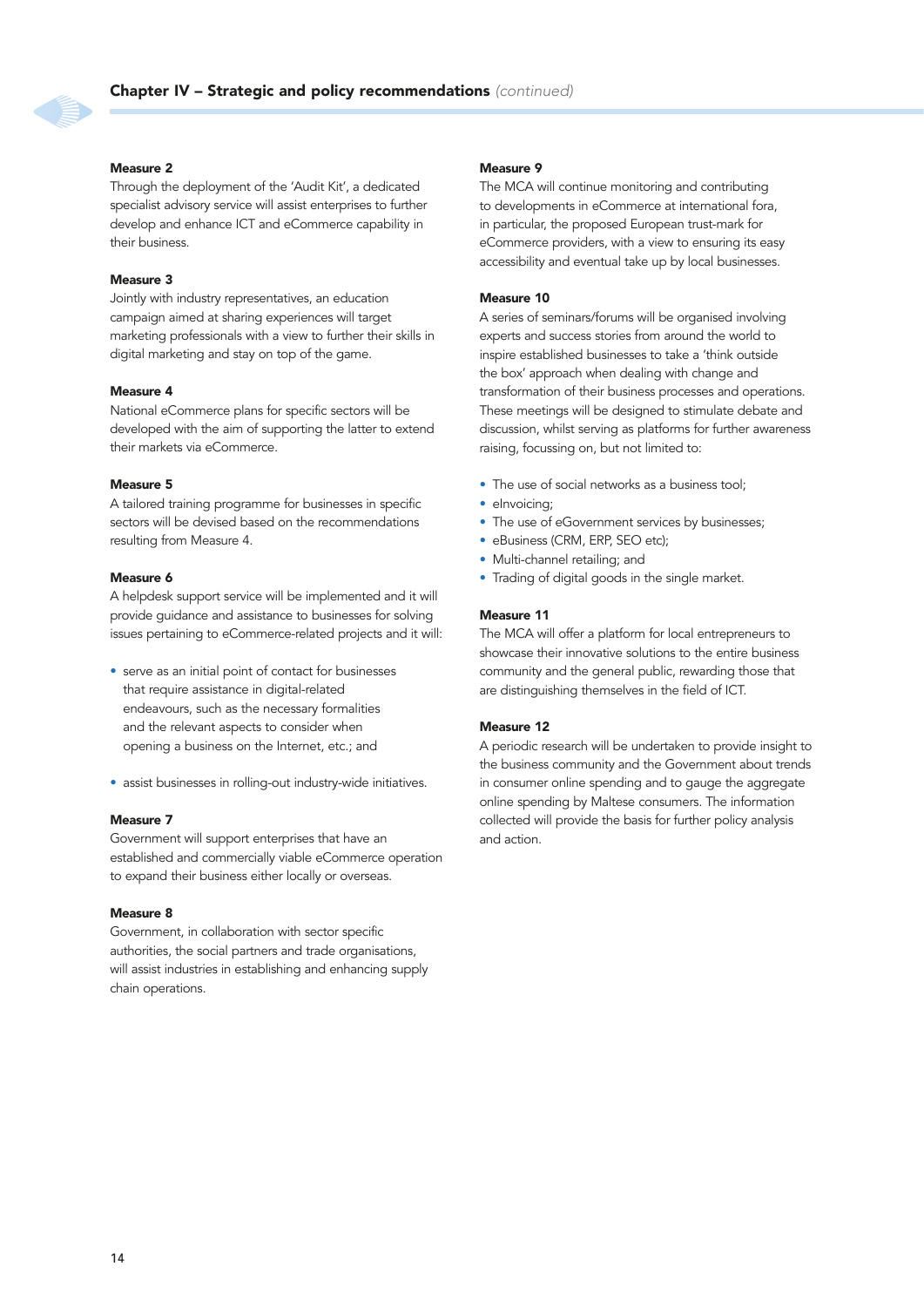

#### Measure 13

An in-depth study will be carried out to identify the factors influencing eCommerce activity in Malta and its impact on the economy. The study will explore the levels of eCommerce activity by enterprises established in Malta and how these compare with their counterparts in Europe and beyond. Such a study would better equip the nation in providing measures that provide industries with greater stability, agility and timely response to shifting market needs.

#### Measure 14

International programmes supporting mobility and exposure will be promoted in order for Maltese entrepreneurs to discover new ways of doing business from programmes such as 'Erasmus for Entrepreneurs'.10

#### PILLAR 4 Making Malta a global eCommerce player

*The technology advancement of the past years has made eCommerce a global reality as markets converge and consolidate. The boundaries between the retail, technology, media and telecoms markets have blurred, particularly in the context of growing trade in digital goods. The advent of a stronger European digital single market, the developing North African market and the new entrants penetrating and disrupting mature industries, are some of the opportunities Malta cannot fail to explore and exploit.*

#### Measure 1

The MCA, jointly with key stakeholders, will develop a policy aimed at attracting global and European eCommerce players to base operations in Malta.

Measure 15

A study will be undertaken to better understand the evolving digital payments scenario by exploring the entry of new payment methods and how these can be adopted by local enterprises to further grow their business, both locally and abroad, such as:

- digital wallets;
- contactless payments; and
- eMoney.

The policy will identify and explore emergent niche opportunities for Malta, as well as weaknesses that hinder investment. The policy will particularly focus on digital goods, cloud based services and developments in warehousing and logistics.

#### Measure 2

The MCA will set up a helpdesk to support new foreign eCommerce ventures basing operations in Malta. The helpdesk will offer initial guidance related to the setting up of operations in Malta and will link with other relevant public entities.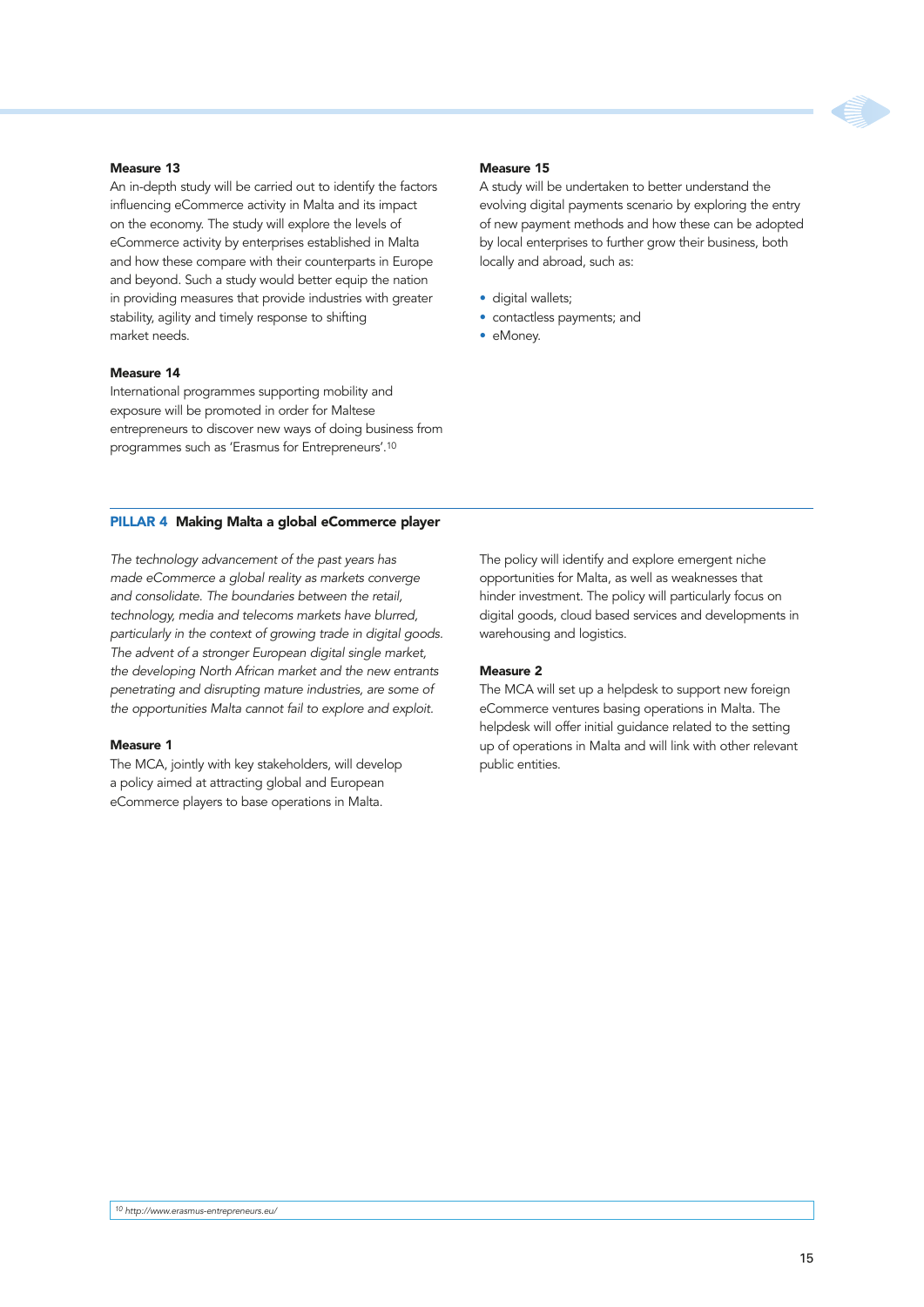#### Appendix A

#### eCommerce, a growing global phenomenon

The global number of internet users at end 2012 was estimated at 2.4 billion and is forecasted to reach 3.5 billion (50% of the world population) in just a couple of years. Today, around 40% of global internet users shop online.11

Mobile eCommerce is expected to grow at a faster pace than other types of eCommerce12 with predictions that by 2014, 580 million consumers will purchase goods and services online using a mobile device. In developing, emerging and maturing markets, mobile eCommerce is providing consumers with new payment methods making it possible for them to purchase goods and services online.

#### Europe

Despite the economic turmoil that has plagued a number of European countries and the EU as a region in these last five years, the European online retail market is still healthy. By way of example, Greece is estimated to have experienced a growth of around 40-50% in its online retail market in 2010 and 2011.13

In 2012, European consumer spending via eCommerce, including online travel bookings, events and other tickets and downloads, is estimated to have grown by 19% to reach €311.6 billion, with 89% of these sales or €276.5 billion originating in the EU28. In terms of online B2C sales, as at 2012, the European eCommerce industry is dominated by the UK (€96 billion), Germany (€50 billion) and France (€45 billion).14

According to a recent study by Mintel<sup>15</sup>, an independent marketing research firm based in London, European online retail sales are expected to double to €323 billion by 2018. In terms of the country leader-board, the same report predicts that the UK, Germany and France will remain the leading countries in online retail sales, but countries such as the Netherlands, Spain and Poland will grow at a faster rate.

eCommerce Europe16 estimates that the number of B2C websites in Europe reached 550,000 by the end of 2012,

growing at a pace of 15% to 20% every year. It looks very likely that this trend will continue at an even higher rate given the growth foreseen in the emerging markets in Southern and Eastern Europe that are rapidly catching up with the more mature markets in North, West and Central Europe.

In terms of jobs, eCommerce Europe estimates that the B2C eCommerce sector has generated, directly or indirectly, two million jobs in Europe. It projects that this will continue growing in line with the ongoing increase and penetration of the Internet and the projected growth in B2C eCommerce.

It is also estimated that 3.5 billion parcels per annum are being delivered domestically and across-borders to other European countries, with this figure expected to continue growing in line with the forecasted growth for B2C eCommerce.

The growth of eCommerce in Europe is mainly attributed to a very high penetration of credit and debit cards, coupled with a high banking, internet and mobile penetration.<sup>17</sup>

The following provides a snapshot of two largest European eCommerce Markets - UK and Germany.

#### UK

The UK is the most mature eCommerce market in Europe. With 77% of the population buying online in 2013, the UK boasts the highest eCommerce penetration within the EU.18 The UK's online consumers have helped digitise the economy, as the Internet contributes a larger share to GDP than in any of the other European countries.

It is not surprising, in light of the strength of the domestic demand for eCommerce, that UK retailers are extending their operations overseas and successfully attracting many European cross-border shoppers.19 The UK's eCommerce market is estimated to have grown from €1 billion in 2000 to over €90 billion in 2012, of which €41 billion was eRetail.20 The UK's cross-border sales for 2013 were

*11, 14 eCommerce Europe – Europe B2C eCommerce Report 2013 – www.ecommerce-europe.eu*

*12 http://www.juniperresearch.com*

*<sup>13</sup> IMRG – International Developments In eCommerce – http://go.channeladvisor.com/rs/channeladvisor/images/uk-ebook-IMRG-CBT.pdf* 

*<sup>15</sup> http://www.reuters.com/article/2013/08/15/shopping-online-europe-idUSL6N0GG28320130815*

*<sup>16</sup> eCommerce Europe – Europe B2C eCommerce Report 2013 – www.ecommerce-europe.eu*

*<sup>17</sup>Payvision – Profitable Cross-Border eCommerce Industries – Shanty Elena van de Sande*

*<sup>18</sup> http://appsso.eurostat.ec.europa.eu/nui/show.do?dataset=isoc\_ec\_ibuy&lang=en*

*<sup>19</sup>The Paypers – Cross-Border eCommerce Report – UK - 2013*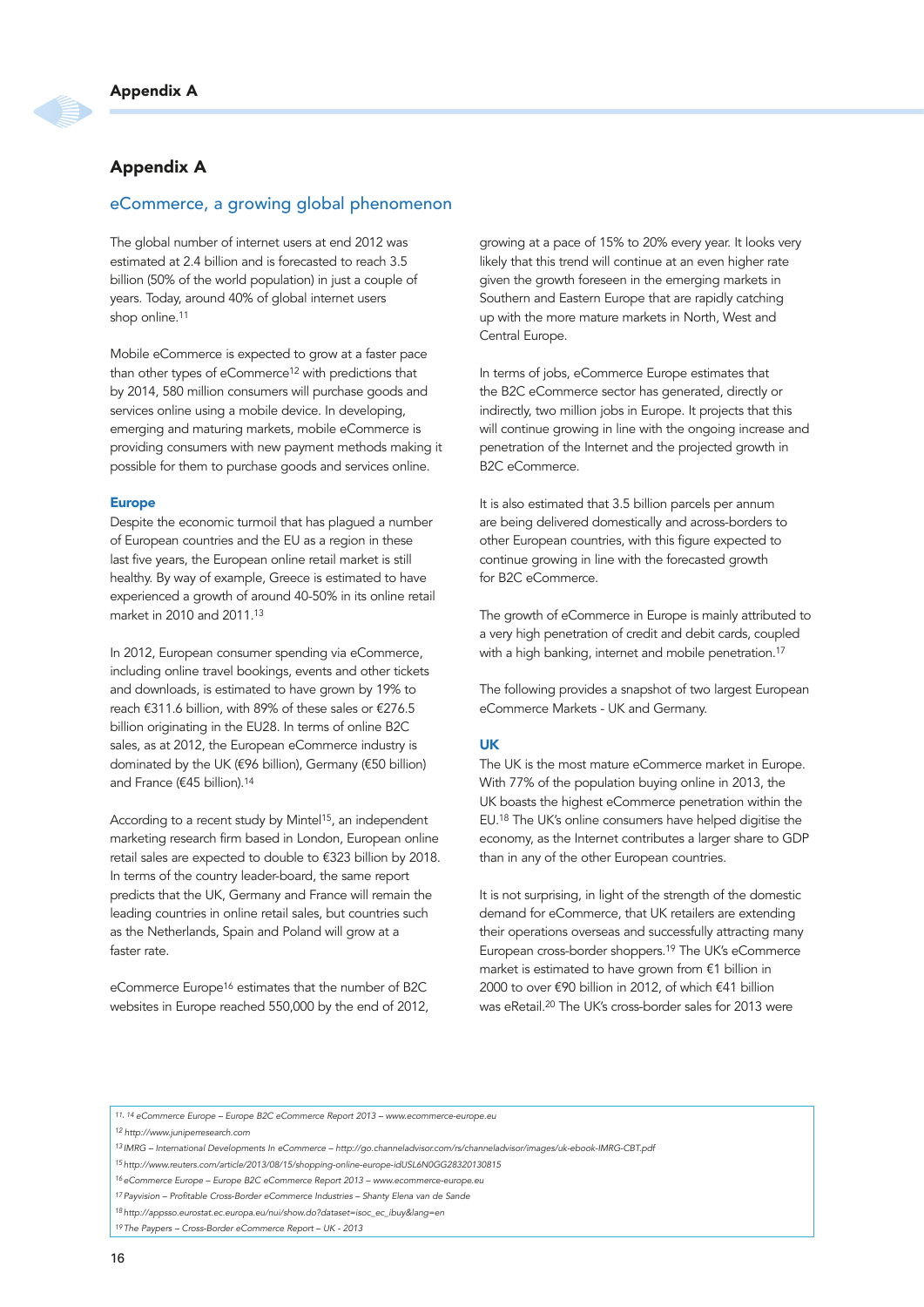expected to reach €12 billion.21 It is expected that by 2018, online retail sales will rise from 12.7% (2012) to 21.5% of the UK retail market.

In terms of cross-border sales, the UK online retail market has proven to be one of the great success stories of the past decade, recording strong growth each year. A recent Nielson research for PayPal22 places the UK (37% of online shoppers buy from the UK) only second to the US (45%) when it comes to the most popular overseas online shopping destinations, followed by mainland China (26%), Hong Kong (25%), Canada (18%), Australia (16%) and Germany (14%).

As at 2012, 74% of UK retailers were selling cross-border, with 21% of UK retailers selling to over 100 countries. Interestingly, in 2011, 93% of Maltese online shoppers bought from UK sites. The cross-border appeal of UK sites is however not restricted to Maltese shoppers, with 74% of Irish and Cypriot shoppers buying from UK sites and between 30% and 50% of online shoppers in nine other EU member states buying from the UK.23

IMRG24 estimates that by 2020, 40% of sales of UK eRetailers will be selling cross-border as against 17% this year.25

Revenue from mobile commerce in the UK is expected to reach €7.8 billion in 2013, accounting for 15% of UK's online retail sales. According to Capgemini and IMRG, 23% of online sales during the second quarter of 2013 originated from mobile devices.26

The UK's long history of distance selling through catalogues, could have given the UK a strong headstart in eCommerce. This was further fuelled by the UK ICT-savvy population, a strong supporting infrastructure, together with a number of globally recognised brands.27 In addition, the fact that English is widely spoken in a number of countries worldwide, has surely helped it to tap markets beyond its borders.28

#### **Germany**

Germany is the second largest online market in Europe. It ranks 5th in the world in terms of B2C eCommerce sales. Internet usage has increased significantly in Germany in recent years with social media platforms becoming particularly popular and increasingly used for marketing purposes.

Total eCommerce turnover is estimated to have reached €45 billion in 2012 with B2C sales accounting for €36.5 billion in the same year. B2C turnover is expected to have increased to €41 billion in 2013. 10% of German online shoppers buy cross-border, while 30% of German eRetailers sell cross-border.

#### North America

The US online retail market is currently valued at around €128.6 billion. Its value is expected to double by 2017.29 According to ComScore30, the most sought after product categories are digital content and subscriptions, accessories (jewellery and watches), consumer electronics, toys and hobbies and computer software.

As at 2012, 78% of the population used the Internet<sup>31</sup> whilst 71% of US internet users shop online.

450 retailers make up more than 70% of the US online market, with Amazon and eBay leading the way.32

Omni-channel retailing is at the top of US retailers' agenda and significant investments are being made to integrate offline and online distribution networks in light of consumer demand for multi-channel retail services, allowing them to shop via the channel of their choice.

#### Asia

The countries that are considered to be leading the way in eCommerce in this region are Japan, South Korea, Hong Kong, Singapore and Taiwan. Notwithstanding this, because China and India are both densely populated countries and internet penetration is still low in both countries, they are considered to be very attractive emerging markets for eCommerce.

*20, 27 IMRG – International Developments In eCommerce – http://go.channeladvisor.com/rs/channeladvisor/images/uk-ebook-IMRG-CBT.pdf* 

*21UK cross-border sales to hit £10bn in 2013: IMRG – http://internetretailing.net/2013/03/uk-crossborder-sales-to-hit-10bn-in-2013-imrg/).* 

*22PayPal – Modern Spice Routes – the cultural impact and economic opportunity of cross-border shopping – https://www.paypalobjects.com/webstatic/mktg/pdf/PayPal\_ ModernSpiceRoutes\_Report.pdf* 

*24 http://www.imrg.org/*

*30 http://www.comscore.com/* 

*<sup>23</sup>The Paypers – Cross-Border eCommerce Report – UK – 2013*

*<sup>25</sup>The Paypers – Cross-Border eCommerce Report – UK – 2013*

*<sup>26</sup> http://www.internetretailer.com/2013/09/24/mobile-accounts-100-online-sales-growth-uk* 

*<sup>28</sup>Payvision – Online Shopping Infographic; Cross-Border eCommerce in the UK – http://www.payvision.com/infographic-online-shopping-cross-border-ecommerce-uk* 

*<sup>29, 32</sup> AT Kearney – The 2013 Global Retail eCommerce Index – Online Retail Is Front and Center in the Quest for Growth* 

*<sup>31</sup> http://www.internetworldstats.com/top20.htm*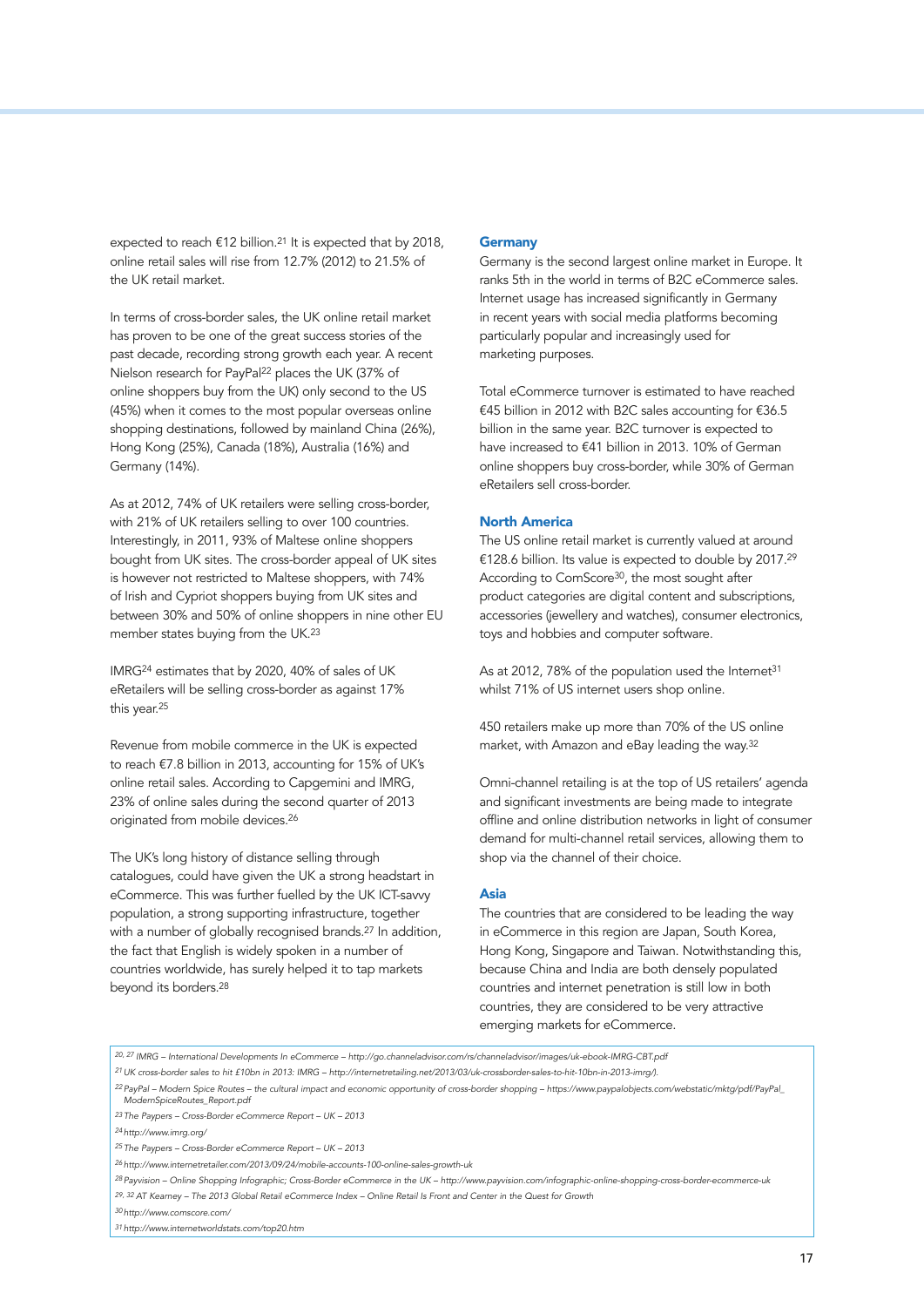#### China

China ranks first in A.T. Kearney's Global Retail eCommerce Index33, which lists the most attractive countries for online retail based on online market size, technology adoption, consumer behaviour, infrastructure and growth potential.

The size of China's online retail market is expected to triple over the next three years, with sales reaching €261.5 billion by 2015.34 A.T. Kearney35 attributes this to improvements in infrastructure, better access to the Internet in non-urban areas, increase in the standard of living and a growing inclination to spend.

China's potential for eCommerce is undisputed,36 particularly when considering that out of 500 million individuals with Internet access, only around 43 million individuals made their first online purchase in 2011.37

According to the statistical data of iResearch, the total value of China's cross-border eCommerce market reached €280 billion in 2012, up 31.5% from 2011 (this statistic includes both import and export). Cross-border eCommerce transactions in China are expected to reach €708 billion in 2016, representing an 18.5% share of the total import and export market.

#### Japan

Japan has approximately 100 million internet<sup>38</sup> users with an internet penetration of around 80%.39 It is estimated that in 2012, Japan's total eCommerce sales amounted to €46.5 billion, 20% of which are attributed to mobile commerce.

Forrester Research Inc. predicts that by 2016, total online sales could reach €70.5 billion. B2C sales grew by €11.5 million between 2011 and 2012 and this ensured that it remained the largest B2C online market in Asia throughout 2012. However, it is being predicted that China will have surpassed Japan by the end of 2013.40 Japan is considered to have a very efficient eCommerce eco-system due to its advanced financial and logistical infrastructures.41

#### The MENA Region – The fastest growing eCommerce market in the world

Internet penetration in the MENA region<sup>42</sup> has increased, from under 3 million in 2000 to around 129 million in 2011. The highest penetration rate is registered in the GCC countries (Bahrain, Kuwait, Oman, Qatar, Saudi Arabia and the United Arab Emirates [UAE]) with over 53% of the population having access to the Internet.<sup>43</sup>

In addition, the MENA region (as against, individual countries where China is by far the leader) is deemed to be the fastest growing eCommerce region worldwide with an estimated 45% year-on-year growth.44

According to IMRG45, in 2011 total B2C eCommerce sales in the MENA region (including Pakistan) are estimated to have grown to between €6.6 and €7.4 billion, of which €2.6 billion in North Africa, €4 billion in the Middle East and an estimated €294 million in Pakistan. In addition, PayPal<sup>46</sup> reported a 29% increase in eCommerce in the Middle East and estimates that this region's online commerce market will reach €11 billion by 2015.

Leading the way in B2C eCommerce are Egypt (estimated e-sales in 2011: €2.3 billion) and the UAE (€2 billion). The region has also registered an increase in the use of Facebook in the last two years. Yet again, Egypt tops the list, followed by Iran, Saudi Arabia, Morocco, Algeria, Tunisia and the UAE.47

Cross-border eCommerce is booming in the MENA region, with more than 70% year-on-year growth reported by PayPal. This growth is attributed to the limited choice currently available in the MENA region. Cross-border online purchases are mainly from the US (35%), followed by Asia (30%), Europe (25%) and 10% being intra-MENA region eCommerce. The items mostly bought online, in order of preference, include airline tickets, books, software, clothing/accessories/shoes, hotel and tourism reservations, electronic equipment, videos/DVDs/games, computer hardware and sporting goods.48

Mobile eCommerce in this region is expected to gain ground given the growth in the use of smartphones.49 Shopping via mobile devices is estimated to represent 10% of eCommerce (similar to the rest of the world) according to PayPal.50 This is predicted to grow to close to 20% in the Middle East by 2015.

*34 Payvision – Profitable Cross-Border eCommerce Industries – Shanty Elena van de Sande*

*36 The Paypers – Chinese online shopping market may exceed USD 1 trillion by 2020 – Sept 2013 – http://www.thepaypers.com/* 

*43, 44, 45 IMRG – MENAP B2C eCommerce Overview 2012 – Focus on Middle East, North Africa and Pakistan\_September 2012* 

*46 PayPal – PayPal Insights eCommerce in the Middle East 2012-2015 – September 2013*

*<sup>33</sup> A.T. Kearney – The 2013 Global Retail Development Index – Global Retailers: cautiously aggressive or aggressively cautious?*

*<sup>35, 38, 41</sup> A.T. Kearney – The 2013 Global Retail Development Index – Online Retail is Front and Centre in the Quest for Growth*

*<sup>37</sup> Internet World Stats – http://www.internetworldstats.com* 

*<sup>39, 40</sup> The Paypers – Cross-Border eCommerce Report – Japan - 2013*

*<sup>42</sup> The Middle-East and North Africa (MENA) region includes Algeria, Bahrain, Egypt, Iran, Iraq, Jordan, Kuwait, Lebanon, Libya, Morocco, Oman, Pakistan, Qatar, Saudi Arabia, Syria, Tunisia, United Arab Emirates & Yemen (as per IMRG Report)*

*<sup>47, 49</sup> IMRG – MENAP B2C eCommerce Overview 2012 – Focus on Middle East, North Africa and Pakistan\_September 2012*

*<sup>48, 50</sup> PayPal – PayPal Insights eCommerce in the Middle East 2012-2015 – September 2013*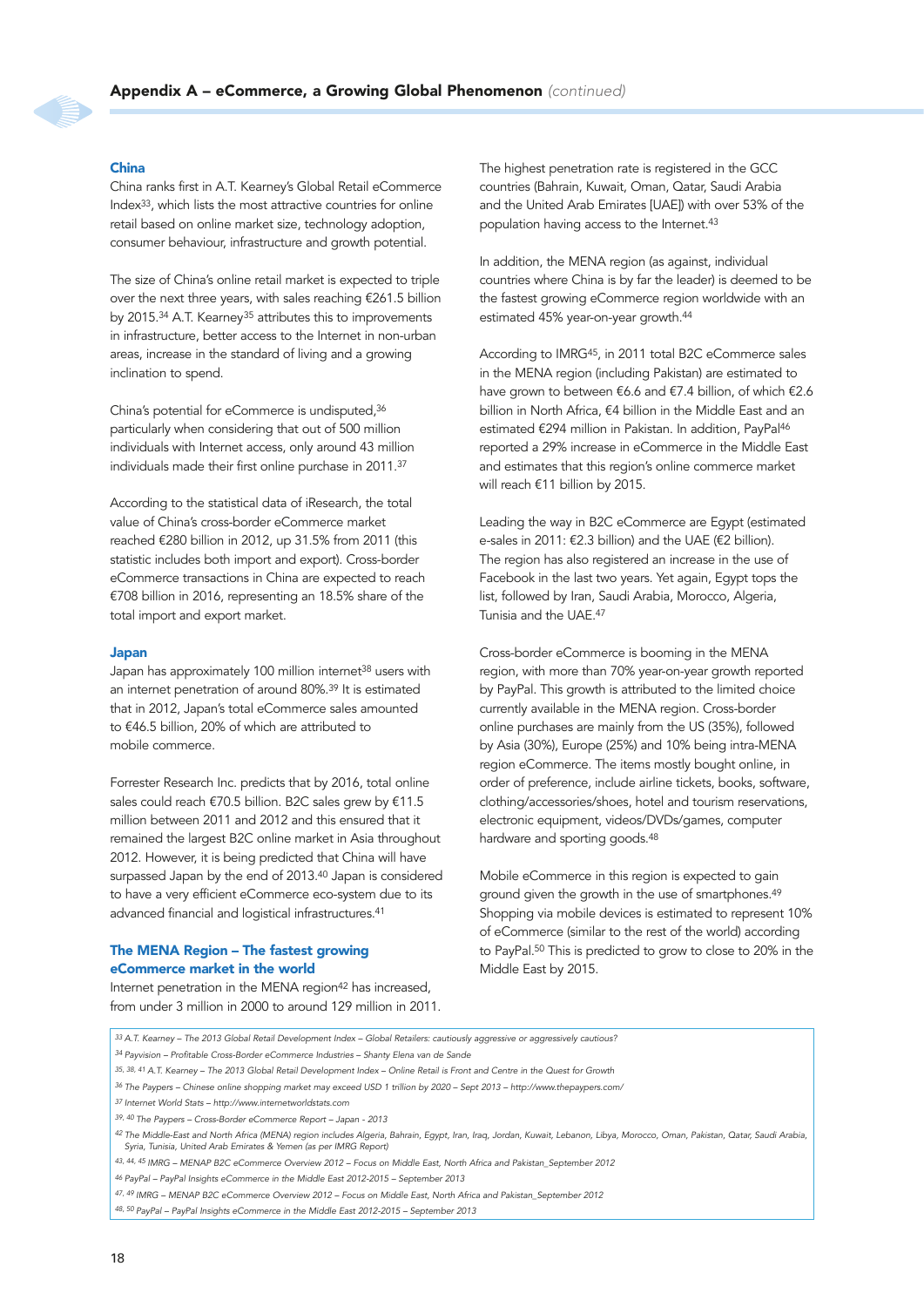#### Appendix B

#### SWOT Analysis Local eCommerce industry

The following table summarises the strengths, weaknesses, opportunities and threats that local enterprises face when considering whether to start, or expand into an online commercial activity targeting local businesses or consumers. The findings are based on the research conducted, as well as the views expressed during the interviews with stakeholders.

#### **Strengths**

Geographic size and density of Malta reduces cost of delivery.

Brand awareness if business is already established.

Established customer base if business is already established.

15% of local SMEs and large enterprises conduct electronic sales.

#### Weaknesses

Market size and diseconomies of scale.

Geographic size – consumers may be more willing to shop from retail outlets.

Very poor World Bank ranking in relation to ease of doing business (103 out of 189, trailing other EU states by far).<sup>51</sup>

Micro-enterprises tend to lack resources, skills and capacity to adopt eCommerce strategies.

Businesses have insufficient skills and expertise in relation to development, management and marketing of an eCommerce site.

Lack of readily available and cost-effective support services for certain specialised services, (eg. in relation to catalogue management).

General and persistent reluctance to publish prices online.

Resistance to change traditional business models.

General reluctance to form clusters.

There is no government entity with a clear mandate at law to promote and advance eCommerce in Malta, therefore a specialised focal point for support and assistance is lacking.

Standard domestic parcel post / letter mail tariff likely to be prohibitive for domestic consumers.

Widespread perception that product / service not suitable for online sales.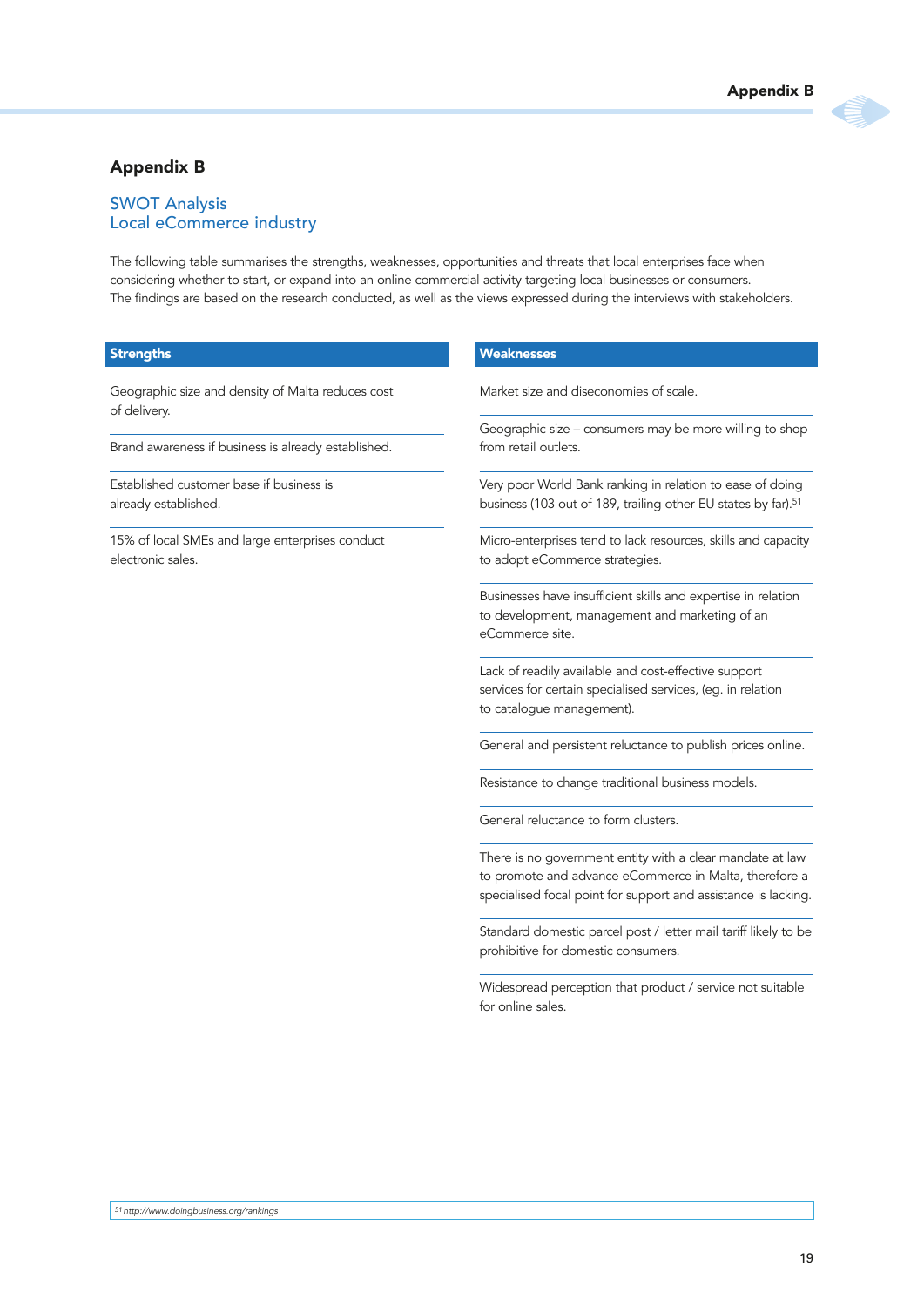#### **Opportunities**

46% of Maltese population buys online.

78% of Maltese individuals aged between 16 and 24 years buy online.

45% of Maltese individuals use social media.

Maltese shopping online, more often, each year.

Online marketing generally less expensive than traditional marketing.

Possibility of offering payment upon delivery as a value-added service.

Possibility of offering tailored and value-added services. Gift wrapped parcels, delivery with personalised note, etc.

Easier to return products than in the case of crossborder purchase.

Possibility of building trust via word of mouth.

Possibility of forming clusters or consortia to pool resources / gain economies of scale.

Liberalised postal market.

Specific products (especially local crafts and products) could be sent as gifts overseas.

B2B eCommerce may obviate need for full eCommerce site via Electronic Data Interchange (EDI) provided by local players.

Strong financial industry providing related payment and financing services.

The small size of Malta's economy makes it easier for supply chains to be digitised. This is evidenced by the success of the eFreight project in Malta.

14% of Maltese enterprises sell online.

Boutique shops continue to be popular.

Consumers prefer localised services.

#### **Threats**

45% of Maltese consumers buy online cross-border.

Cross-border retailers enjoy economies of scale.

Consumers unlikely to purchase if eCommerce site does not have all the features available in large scale sites operated by international firms.

Over 50% of the population does not buy online.

23% of Maltese who do not buy online do not do so because they are not familiar with the process.

30% of Maltese who do not buy online are not interested in shopping online.

Competition by foreign online entrants.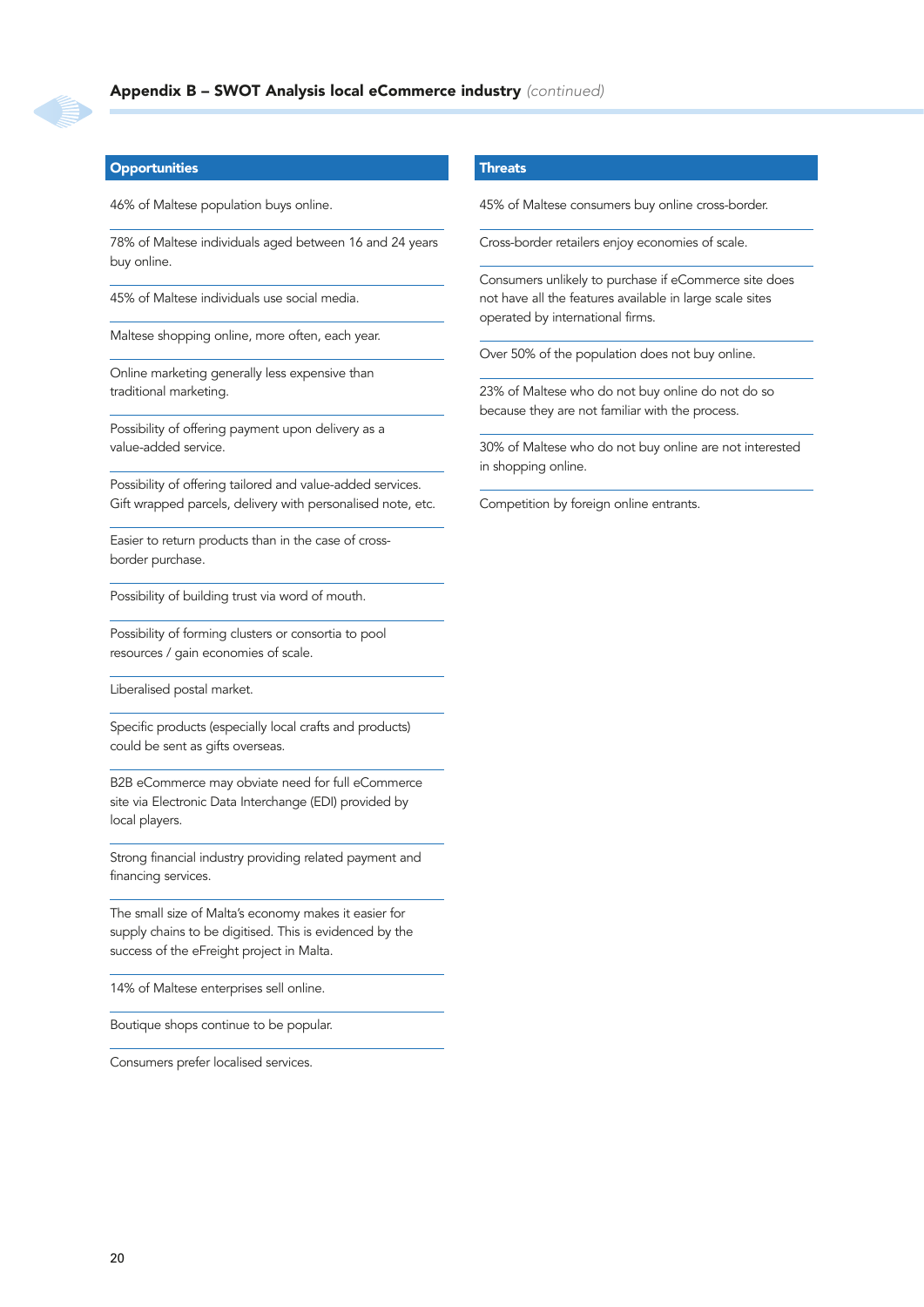## 4

### Appendix C

#### SWOT and PESTLE Analysis Malta's value proposition for eCommerce based enterprises

A SWOT and PESTLE analysis in relation to Malta as a location for businesses providing eCommerce or ancillary services to operate from Malta, has been undertaken. The following tables summarise the results. The findings are based on the research conducted, as well as the views expressed during the interviews with stakeholders.

| <b>SWOT Analysis</b>                                                                                                    |                                                                                                                                   |  |
|-------------------------------------------------------------------------------------------------------------------------|-----------------------------------------------------------------------------------------------------------------------------------|--|
| <b>Strengths</b>                                                                                                        | <b>Weaknesses</b>                                                                                                                 |  |
| Stable Government and economy.                                                                                          | Poor World Bank ranking in relation to ease of doing<br>business (103 out of 189, trailing other EU states by far). <sup>52</sup> |  |
| Government's commitment to ICT driven economic<br>development.                                                          | Geographical location - higher freight costs unlikely to be<br>suitable for warehousing activities (other than possibly in        |  |
| Success stories in high-value, ICT intensive industries, such<br>as remote gaming.                                      | relation to the MENA region).<br>International connectivity (quality and cost) in relation to                                     |  |
| English speaking population.                                                                                            | intangible and high-end content market (although the<br>remote gaming industry success proves otherwise).                         |  |
| Availability of a wide range of languages useful for<br>localisation services.                                          | Small size of local market.                                                                                                       |  |
| Technology neutral legislation.                                                                                         | Relatively immature capital investment market. Limited<br>presence of business angel networks, venture                            |  |
| Excellent climate and standard of living.                                                                               | capital investors.                                                                                                                |  |
| Easy access to most European ICT hubs and capitals.                                                                     | Low score in innovation scoreboard. Malta's ranking drops<br>to 41st out of 144.53                                                |  |
| Strong in the service industry.                                                                                         |                                                                                                                                   |  |
| Strong telecommunications industry.                                                                                     |                                                                                                                                   |  |
| Smart City as a showcase for technology.                                                                                |                                                                                                                                   |  |
| EU member.                                                                                                              |                                                                                                                                   |  |
| Strong cultural ties with MENA region.                                                                                  |                                                                                                                                   |  |
| Strong banking sector.                                                                                                  |                                                                                                                                   |  |
| General availability of technical skills, data analysis,<br>business intelligence marketing and other support services. |                                                                                                                                   |  |
| Attractive fiscal incentives.                                                                                           |                                                                                                                                   |  |
| Freeport and geographic location could render Malta ideal<br>for transit shipments to MENA region.                      |                                                                                                                                   |  |

*52 http://www.doingbusiness.org/rankings* 

*53World Economic Forum – The Global Competitiveness Report 2013 – 2014 – http://reports.weforum.org/the-global-competitiveness-report-2013-2014/*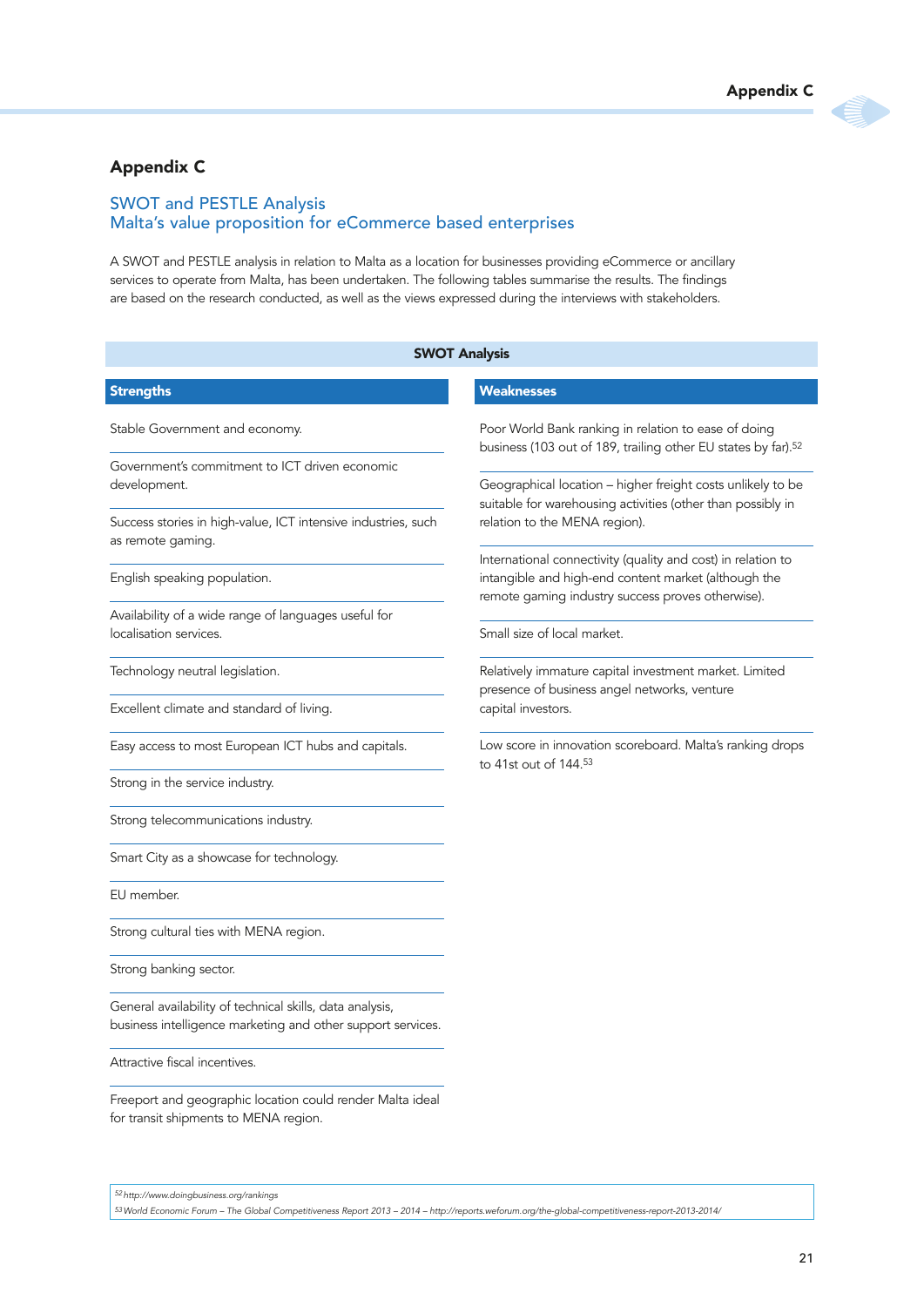#### **Opportunities**

26th out of 155 in terms of the information society ranking by the ITU as at 2011.54

Malta networked readiness – 28th out of 144.55

Global competitiveness ranking 47 out of 144.56

Strong investment in the service sectors dependent on ICTs (banking, remote gaming).

Strong growth in international eCommerce in the UK could generate some opportunities for Malta to offer ancillary services.

Chinese Government making a strong drive to assist eCommerce providers to enter the export market.

Malta could be an attractive destination to Chinese online enterprises seeking to penetrate the global market – ideally placed to serve EU and MENA regions.57

Freeport ideally located to serve MENA region.

Well placed in terms of eSkills.

Many eCommerce business models not impacted by limitations related to physical exports.

Possible opportunities as a fall-out of European jurisdictions facing economic difficulties.

Online enterprises' need to gain security and trust could offer a niche opportunity for Malta.

Rate of technological change provides new niche opportunities on an on-going basis.

Next generation networks enable new business models that Malta could tap into.

#### **Threats**

Still limited cross-border eCommerce within the EU.

Various jurisdictions competing to attract eCommerce related FDI.

Rate of technological change.

Lack of stability in North Africa / Middle East despite high growth rates of eCommerce.

*54 http://www.itu.int/en/ITU-D/Statistics/Documents/publications/mis2012/MIS2012\_without\_Annex\_4.pdf*

*55 http://www3.weforum.org/docs/WEF\_GITR\_Report\_2013.pdf*

*56 http://www3.weforum.org/docs/WEF\_GlobalCompetitivenessReport\_2012-13.pdf*

*57 "Promoting online sales abroad has become an increasingly urgent task for Chinese exporters and manufacturers", admits an anonymous source from the Ministry of Commerce contacted by China Daily.*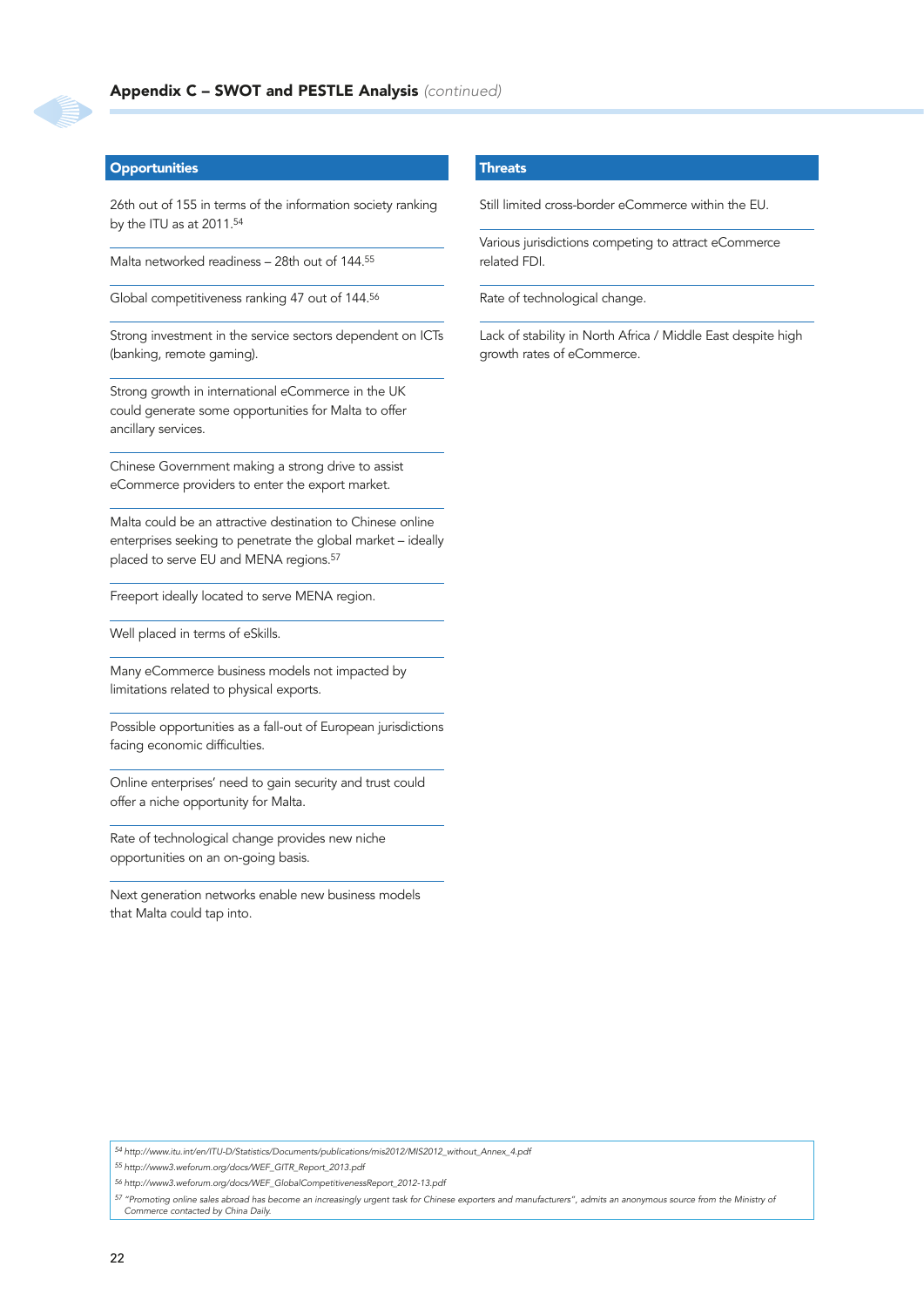#### PESTLE Analysis

#### Political

- Government commitment to roll-out of fibre-tothe-home.
- Increased availability of online services.
- Active EU thrust towards single digital market.
- EU commitment to implement eInvoicing by 2020.
- SEPA to be fully in place by February 2016. Already implemented by Banks.
- Government commitment to making Malta a centre of excellence for ICT.
- Favourable financial incentives to attract investment.
- Stable political environment.
- Close ties with MENA countries and other emerging eCommerce markets.

#### Economic

- Economic recession limited propensity to invest (drop of 18% in the global FDI between 2011 and 2012. Rate predicted to remain at 2012 levels in 2013).58
- Although FDI flows are predicted to start recovering, reaching €1.18 trillion in 2014 and €1.33 trillion in 2015, structural weaknesses in the global financial system, the possible deterioration of the macroeconomic environment and significant policy uncertainty in areas crucial for investor confidence, might lead to a further decline in FDI flows.
- A number of member states in the south of Europe facing deep recession. Potential investors able to drive a harder bargain with Governments and Unions (Spain overtook Germany for FDI in the second half of 2012).59
- Increased investment into Europe from emerging markets including BRIC countries, China and India.

#### Social

- Continuing impressive growth in eCommerce.
- The latest generation is 'digital native'.
- Cross-border eCommerce increasing steadily.
- Payment solutions increasingly pervasive.
- Social media boom.
- Increased take-up of mobile broadband.
- Consumers increasingly sophisticated users of online channels.
- Consumer preference for localised services.
- Consumer expectation of personalised online service.

#### **Technology**

- Technology is changing at unprecedented rates.
- Wearable technology (e.g. smart watches / Google glass).
- Software as a Service.
- Next generation networks.
- Increased take-up of high speed broadband.
- Increased availability of mobile broadband Long Term Evolution (LTE) / 4G.
- Cloud computing and big data.
- The rise of enterprise resource planning (ERP) systems.
- Social media technologies and integrated strategies.
- Take-up of eSignatures.
- Upsurge in the availability and consumption of intangible goods.

*58 http://unctad.org/en/pages/PressRelease.aspx?OriginalVersionID=143 59 http://www.ey.com/GL/en/Issues/Business-environment/European-attractiveness-survey---2012-performance-and-2013-prospects---Evaluating-Europes-FDI-story*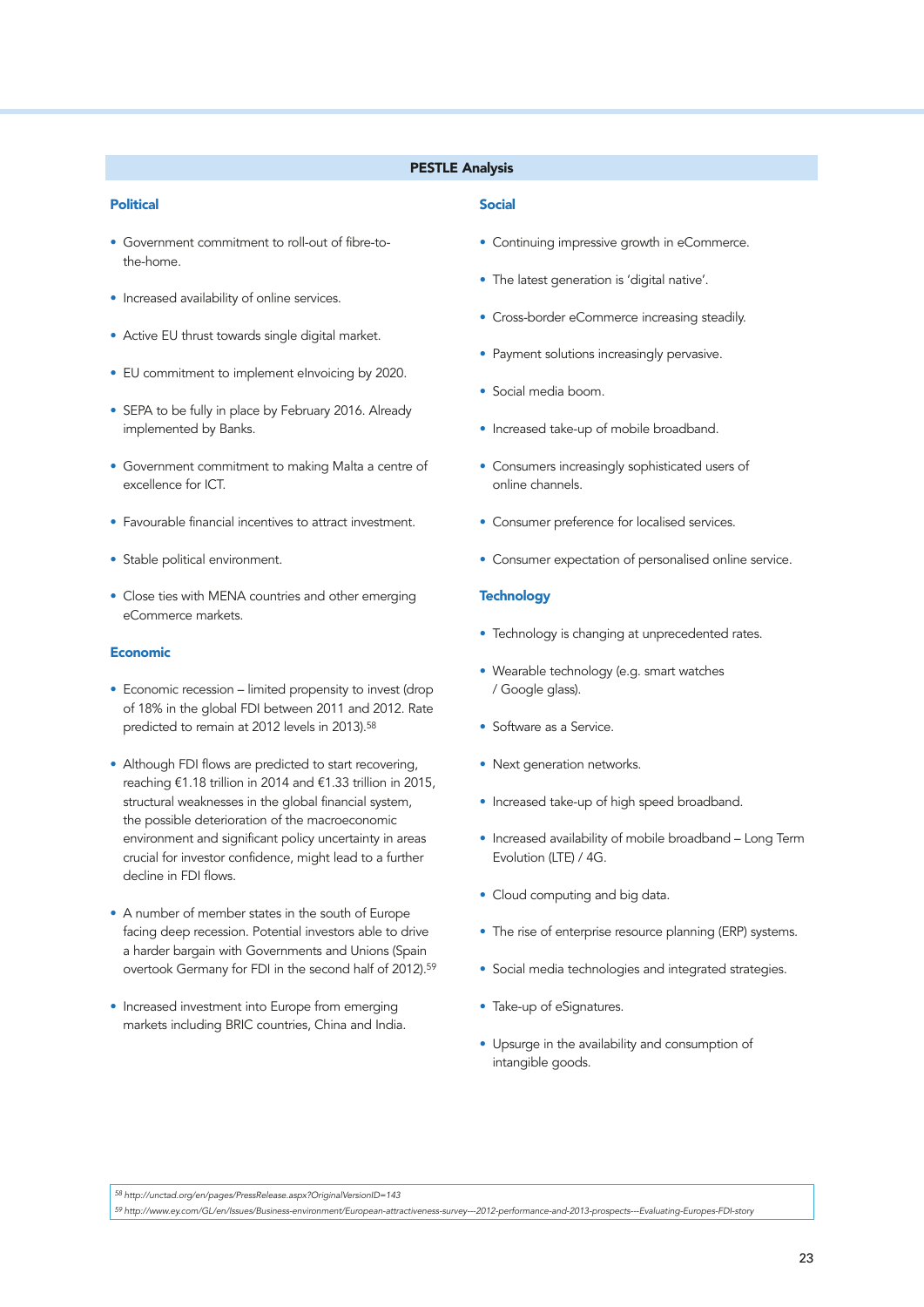#### Legal

#### A plethora of laws apply to eBusiness.

- eCommerce Directive
- Data Protection Directive (currently under review at EU level)
- Provisions on distance contracts
- Payment Services and eMoney Directive (SEPA)
- Consumer protection laws
- Industry specific legislation
- Quality and safety laws liability of defective products
- General product safety law
- Intellectual property law and digital rights
- Electronic signatures (currently under review at EU level)
- VAT Rules
- eInvoicing and eProcurement rules

Cross-border eCommerce requires compliance with different rules, applicable in different countries.

#### Environmental

#### Environmental impact of eCommerce generally considered to be positive.

- Reduces shoppers travelling to retail outlets
- Online shops more energy-efficient than traditional retail outlets
- Reduces amounts of paper used
- Enables resale of used products

Shifts in physical retailing expected to generate shifts in the rental markets for warehousing space and shops.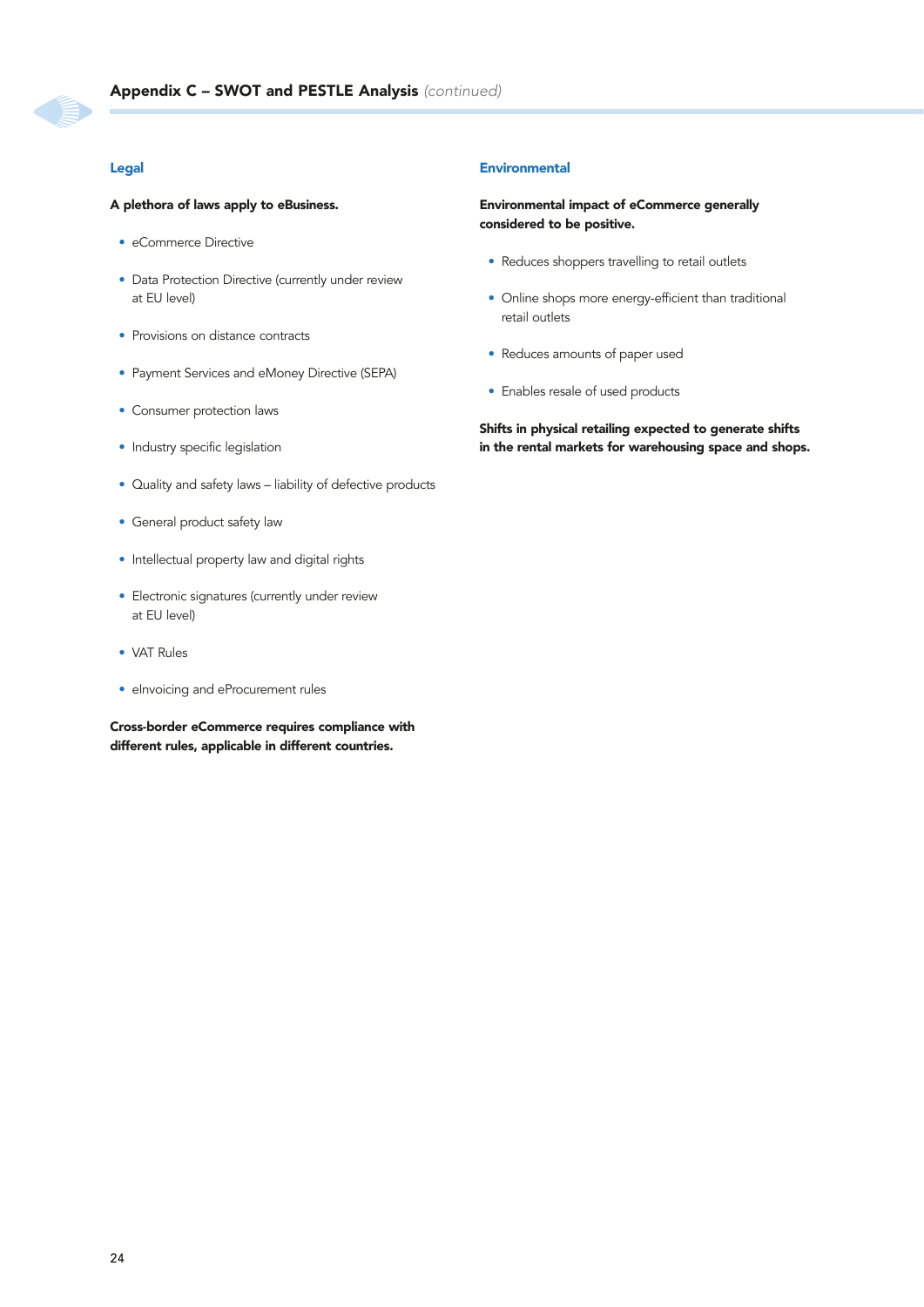### Appendix D

#### eCommerce models<sup>60</sup>

#### Brokerage Model

Brokers are market-makers: they bring buyers and sellers together and facilitate transactions. Usually a broker charges a fee or commission for each transaction it enables. The formula for fees can vary. Brokerage models include:

- Marketplace Exchange offers a full range of services covering the transaction process, from market assessment to negotiation and fulfilment. Exchanges operate independently or are backed by an industry consortium. [Maltapark.com]
- Buy/Sell Fulfilment takes customer orders to buy or sell a product or service, including terms like price and delivery. [uktomalta.com]
- Demand Collection System the patented "name-yourprice" model pioneered by Priceline.com. Prospective buyer makes a final (binding) bid for a specified good or service, and the broker arranges fulfilment. [Priceline.com]
- Auction Broker conducts auctions for sellers (individuals or merchants). Broker charges the seller a listing fee and commission scaled with the value of the transaction.

Auctions vary widely in terms of the offering and bidding rules. **[eBay]** 

- Transaction Broker provides a third-party payment mechanism for buyers and sellers to settle a transaction. [PayPal]
- Distributor is an operation that connects a large number of product manufacturers with volume and retail buyers. Broker facilitates business transactions between distributors and their trading partners.
- Search Agent a software agent or "robot" used to search-out the price and availability for a good or service specified by the buyer, or to locate hard-to-find information.
- Virtual Marketplace or virtual mall, a hosting service for online merchants that charges setup, monthly listing, and/or transaction fees. May also provide automated transaction and relationship marketing services. [TrolleyMania.com; Merchant Services at Amazon.com]

#### Advertising Model

The web advertising model is an extension of the traditional media broadcast model. The broadcaster, in this case, a website, provides content (usually, but not necessarily, for free) and services (like email, IM, blogs) mixed with advertising messages in the form of banner ads. The banner ads may be the major or sole source of revenue for the broadcaster. The broadcaster may be a content creator or a distributor of content created elsewhere. The advertising model works best when the volume of viewer traffic is large or highly specialised. [timesofmalta.com; maltatoday.com]

• Portal – usually a search engine that may include varied content or services. A high volume of user traffic makes advertising profitable and permits further diversification of site services. A personalised portal allows customisation of the interface and content to the user. A niche portal cultivates a well-defined user demographic. [Google]

- Classifieds list items for sale or wanted for purchase. Listing fees are common, but there may also be a membership fee. [maltapark.com]
- User Registration content-based sites that are free to access but require users to register and provide demographic data. Registration allows inter-session tracking of user surfing habits and thereby generates data of potential value in targeted advertising campaigns. [NYTimes]
- Query-based Paid Placement sells favourable link positioning (i.e., sponsored links) or advertising keyed to particular search terms in a user query, such as Overture's trademark "pay-for-performance" model. [Google]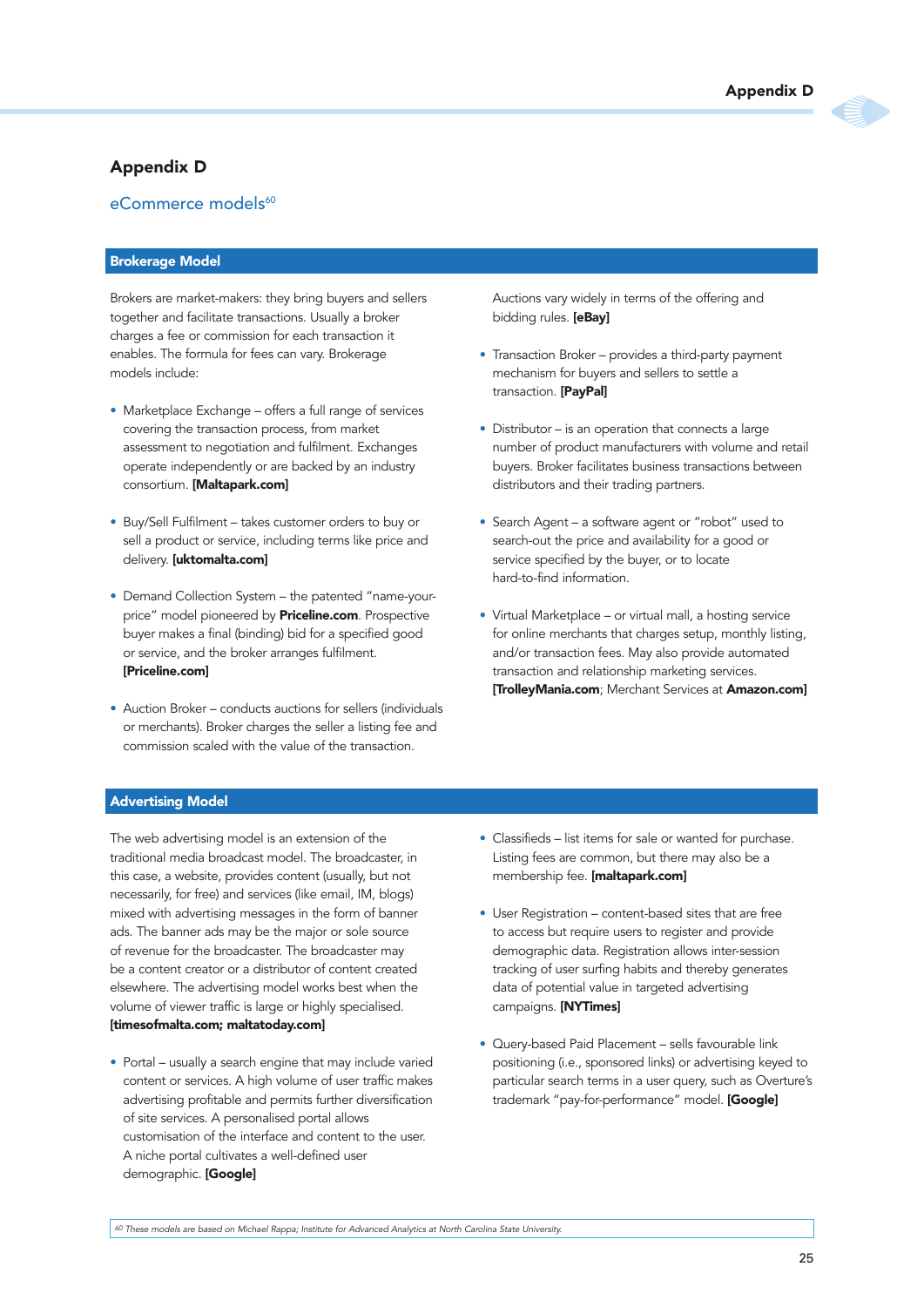- Contextual Advertising / Behavioural Marketing freeware developers who bundle adware with their product. For example, a browser extension that automates authentication and form fill-ins, also delivers advertising links or pop-ups as the user surfs the web. Contextual advertisers can sell targeted advertising based on an individual user's surfing activity.
- Content-Targeted Advertising pioneered by Google, it extends the precision of search advertising to the rest of the web. Google identifies the relevant ads when a user visits that page. [Google]
- Intromercials animated full-screen ads placed at the entry of a site before a user reaches the intended content.
- Ultramercials interactive online ads that require the user to respond intermittently in order to wade through the message before reaching the intended content.

#### Infomediary Model

Data about consumers and their consumption habits are valuable, especially when that information is carefully analysed and used to target marketing campaigns. Independently collected data about producers and their products are useful to consumers when considering a purchase. Some firms function as infomediaries (information intermediaries) assisting buyers and/or sellers understand a given market.

• Advertising Networks – feed banner ads to a network of member sites, thereby enabling advertisers to deploy large marketing campaigns. Ad networks collect data about web users that can be used to analyse marketing effectiveness.

- Audience Measurement Services online audience market research agencies.
- Incentive Marketing customer loyalty programme that provides incentives to customers such as redeemable points or coupons for making purchases from associated retailers. Data collected about users is sold for targeted advertising.
- Metamediary facilitates transactions between buyer and sellers by providing comprehensive information and ancillary services, without being involved in the actual exchange of goods or services between the parties.

#### Merchant Model

Wholesalers and retailers of goods and services. Sales may be made based on list prices or through auction.

- Virtual Merchant or e-tailer, is a retail merchant that operates solely over the web. [Amazon.com]
- Catalogue Merchant mail-order business with a webbased catalogue. Combines mail, telephone and online ordering. [Lands' End]
- Click and Mortar traditional brick and mortar retail establishment with web storefront. [Agendamalta.com]
- Bit Vendor a merchant that deals strictly in digital products and services and, in its purest form, conducts both sales and distribution over the web. [Apple iTunes Music Store]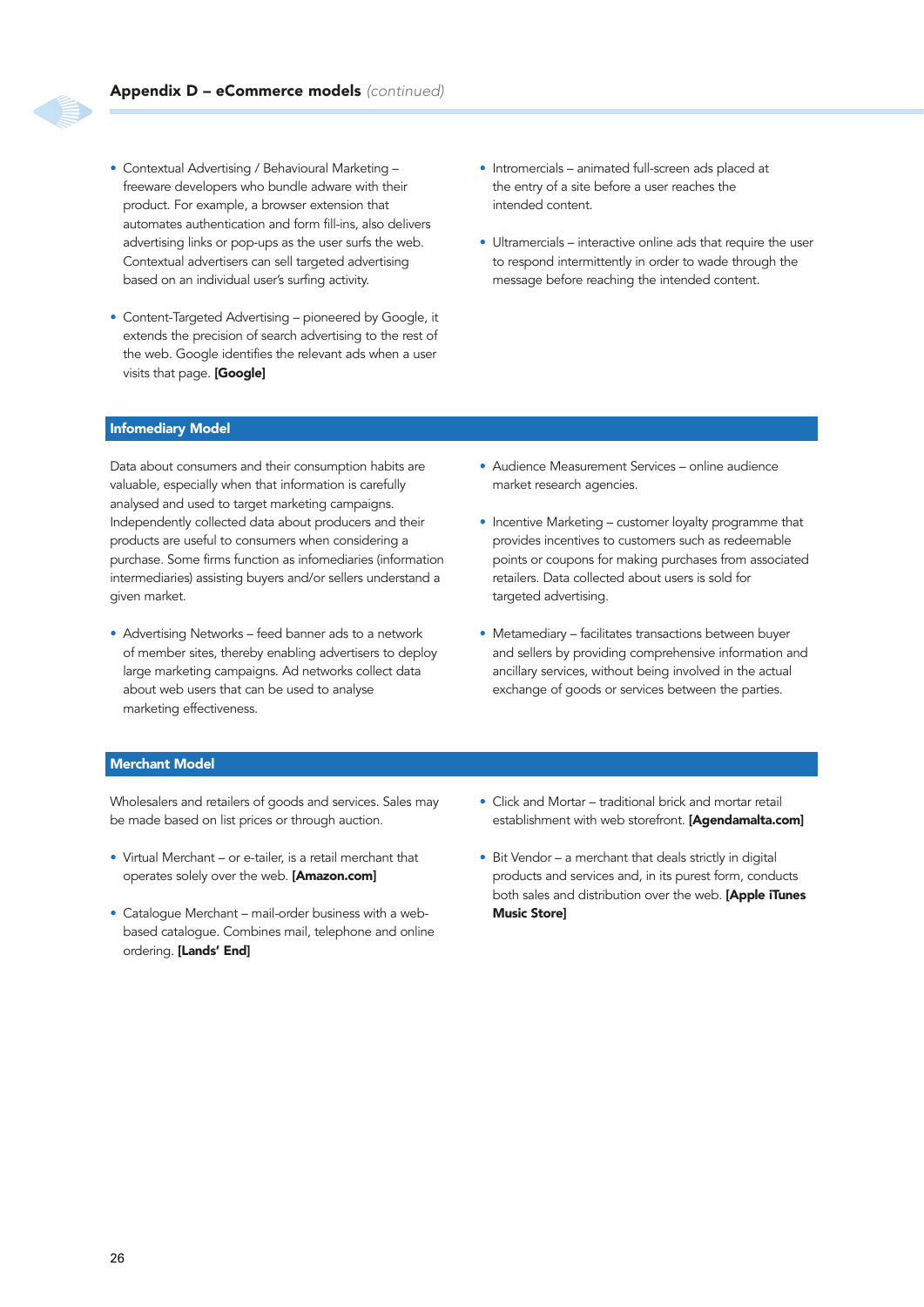#### Manufacturer (Direct) Model

The manufacturer or "direct model" is predicated on the power of the web to allow a manufacturer (i.e., a company that creates a product or service) to reach buyers directly and thereby compress the distribution channel. The manufacturer model can be based on efficiency, improved customer service and a better understanding of customer preferences.

- Purchase the sale of a product in which the right of ownership is transferred to the buyer.
- Lease in exchange for a rental fee, the buyer receives the right to use the product under a "terms of use" agreement. The product is returned to the seller upon

#### expiration or default of the lease agreement. One type of agreement may include a right of purchase upon expiration of the lease.

- License the sale of a product that involves only the transfer of usage rights to the buyer, in accordance with a "terms of use" agreement. Ownership rights remain with the manufacturer (e.g. with software licensing).
- Brand Integrated Content in contrast to the sponsoredcontent approach (i.e., the advertising model), brandintegrated content is created by the manufacturer itself for the sole basis of product placement.

#### Affiliate Model

In contrast to the generalised portal, which seeks to drive a high volume of traffic to one site, the affiliate model provides purchase opportunities wherever people may be surfing. It does this by offering financial incentives (in the form of a percentage of revenue) to affiliated partner sites. The affiliates provide purchase-point click-through to the merchant. It is a pay-for-performance model – if an affiliate does not generate sales, it represents no cost to the merchant. The affiliate model is inherently well-suited to the web, which explains its popularity. Variations include banner exchange, pay-per-click and revenue sharing programmes. [Barnes & Noble, Amazon.com]

- Banner Exchange trades banner placement among a network of affiliated sites.
- Pay-per-click site that pays affiliates for a user click-through.
- Revenue Sharing offers a percent-of-sale commission based on a user click-through in which the user subsequently purchases a product.

#### Community Model

The viability of the community model is based on user loyalty. Users have a high investment in both time and emotion. Revenue can be based on the sale of ancillary products and services or voluntary contributions; or revenue may be tied to contextual advertising and subscriptions for premium services. The Internet is inherently suited to community business models and today this is one of the more fertile areas of development, as seen in the rise of social networking.

• Open Source – software developed collaboratively by a global community of programmers who share code openly. Instead of licensing code for a fee, open source relies on revenue generated from related services like systems integration, product support, tutorials and user documentation. [Red Hat]

- Open Content openly accessible content developed collaboratively by a global community of contributors who work voluntarily. [Wikipedia]
- Social Networking Services sites that provide individuals with the ability to connect to other individuals along a defined common interest (professional, hobby, romance). Social networking services can provide opportunities for contextual advertising and subscriptions for premium services. [Facebook]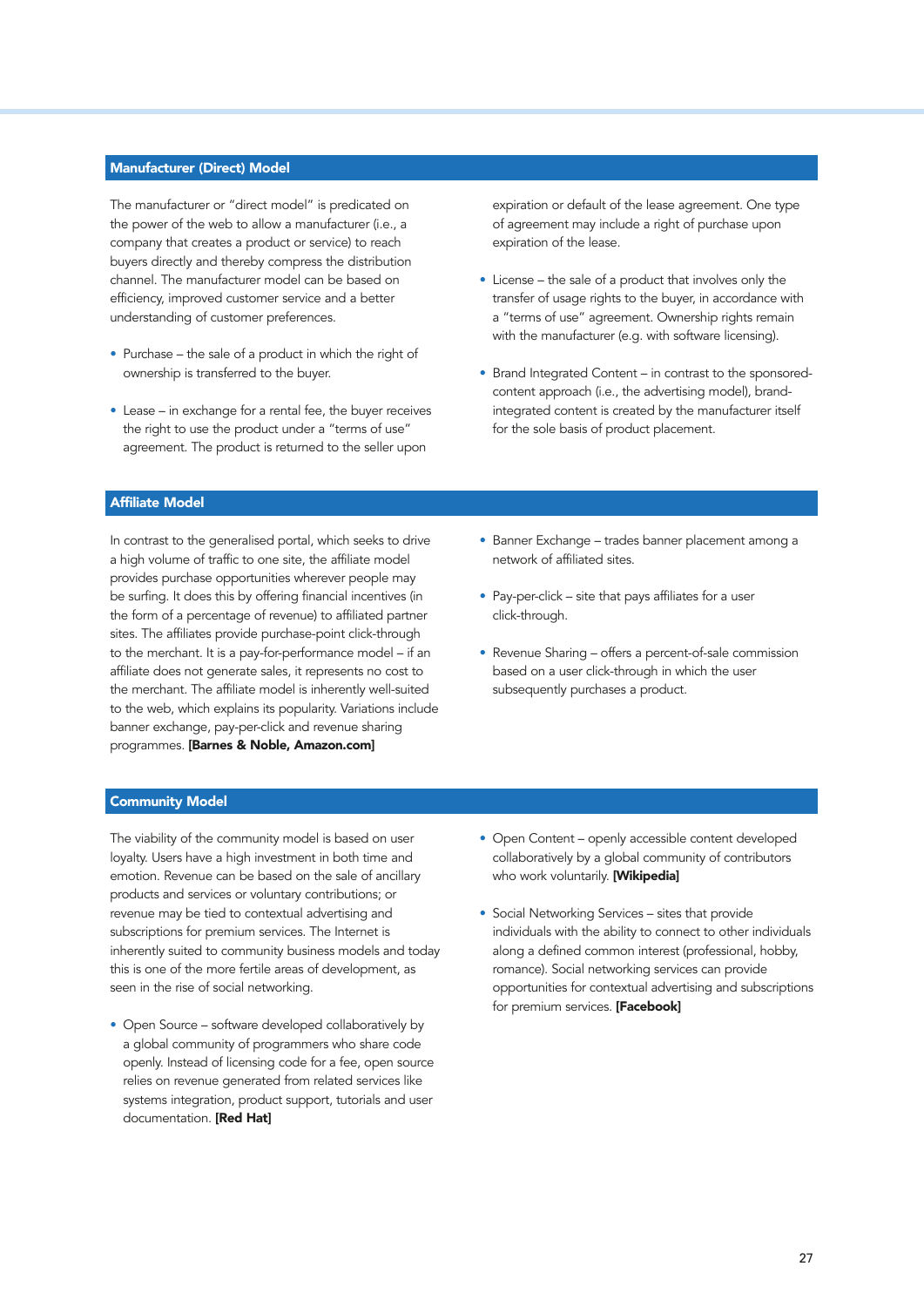#### Subscription Model

Users are charged a periodic (daily, monthly or annual) fee to subscribe to a service. It is not uncommon for sites to combine free content with "premium" (i.e., subscriber – or member only) content. Subscription fees are incurred irrespective of actual usage rates. Subscription and advertising models are frequently combined.

- Content Services provide text, audio or video content to users who subscribe for a fee to gain access to the service. [timesofmalta.com]
- Person-to-Person Networking Services are conduits for the distribution of user-submitted information, such as individuals searching for former schoolmates.
- Trust Services come in the form of membership associations that abide by an explicit code of conduct, and in which members pay a subscription fee.
- Internet Services Providers offer network connectivity and related services on a monthly subscription.

#### Utility Model

The utility or "on-demand" model is based on metering usage, or a "pay as you go" approach. Unlike subscriber services, metered services are based on actual usage rates. Traditionally, metering has been used for essential services (e.g., electricity, water, long-distance telephone services). Internet Service Providers (ISPs) in some parts of the world operate as utilities, charging customers for connection minutes, as opposed to the subscriber model, common in the U.S.

- Metered Usage measures and bills users based on actual usage of a service.
- Metered Subscriptions allows subscribers to purchase access to content in metered portions (e.g., numbers of pages viewed).